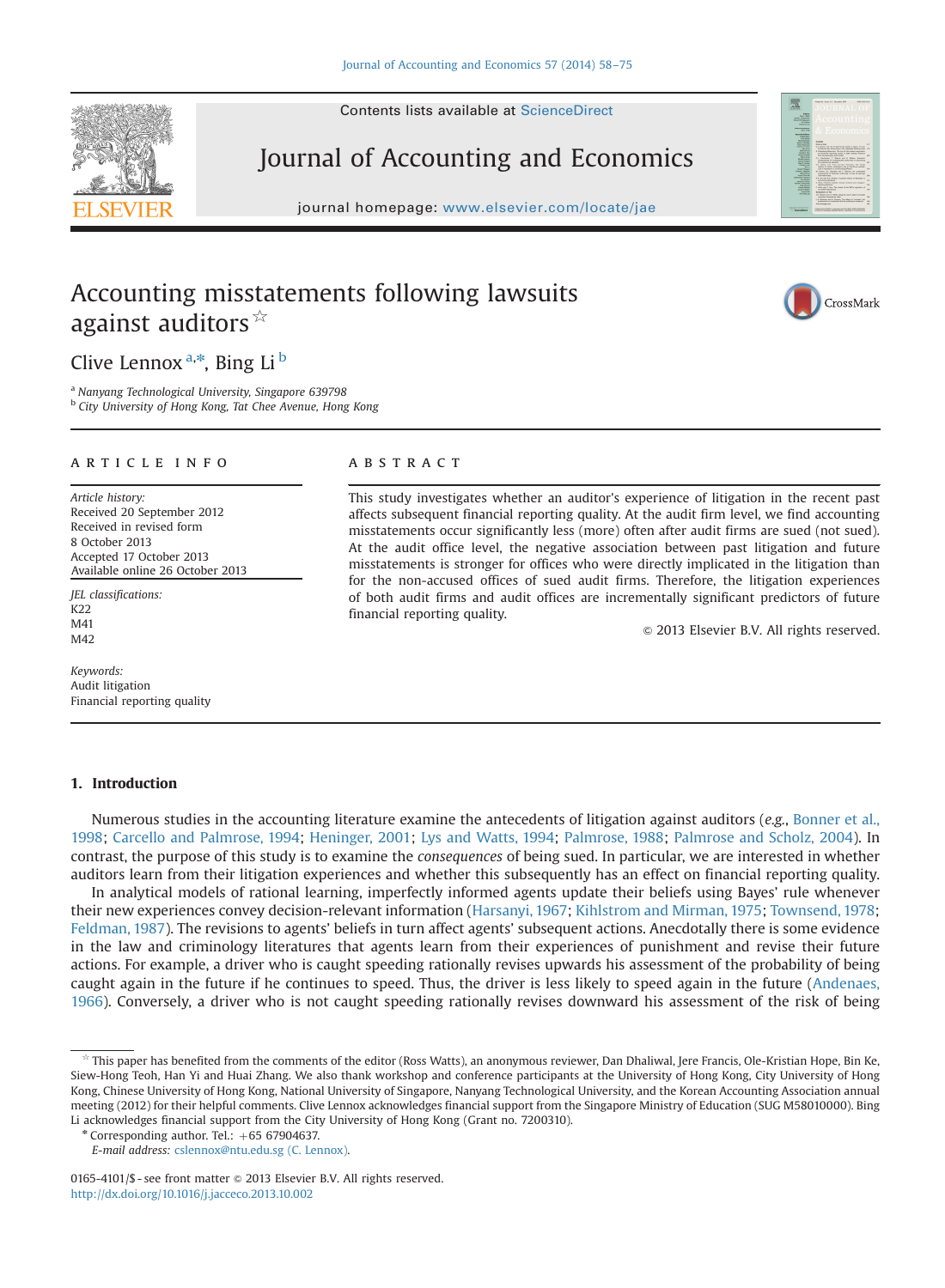caught and chooses to speed more often in the future. In short, experiences affect beliefs which then affect subsequent actions.

Similarly, we posit that auditors learn from their experiences of being sued (not sued). Learning occurs because the experience of being sued (not sued) signals new information to the auditor causing a change to the auditor's beliefs. Auditors learn from these experiences and this in turn affects their subsequent actions. For example, a lawsuit can cause an audit firm to downgrade its assessment of the competence and integrity of its personnel or the reliability of its quality control procedures. The audit firm may then respond by giving its personnel more training or introducing superior quality control procedures. Conversely, an auditor would have greater confidence in the quality of its personnel and its quality control procedures if it has no recent experiences of litigation, which could cause the auditor to become complacent and audit quality to drop. In short, an auditor's recent experiences with litigation can convey new information to the auditor about the quality of its audit work. The arrival of new information causes the auditor to update his beliefs and this in turn affects future audit quality.

Such learning can affect audit quality at both the audit firm level and the office level. At the audit firm level, a recent experience with litigation can signal audit quality deficiencies that are systemic to the entire audit firm. For example, a lawsuit may reveal flaws in quality-control procedures applied in all offices of the audit firm. Therefore, audit quality might be affected across the entire audit firm, not just at the office implicated in the lawsuit. On the other hand, a lawsuit may signal systematic problems at one audit office but these problems may not extend to other offices of the same audit firm. For example, an office may suffer from having low quality personnel but this problem may not contaminate the rest of the audit firm. Accordingly, we test whether past litigation affects quality at the audit office level and whether these office-level effects are incremental to any firm-wide effects.

We focus on the impact of litigation on future accounting misstatements for two main reasons (explained further in [Section](#page-2-0) [2](#page-2-0)). First, a lawsuit typically alleges that the financial statements violated GAAP and therefore misled the investing public. A restatement announcement offers particularly tangible evidence to courts of a misstatement. Courts therefore draw stronger inferences from alleged GAAP violations if the company restates its financial statements. Accordingly, an accounting restatement is often a trigger for a lawsuit to be filed [\(Kinney and McDaniel, 1989](#page-16-0); [Palmrose and Scholz, 2004;](#page-16-0) [Johnson et al., 2007;](#page-16-0) [Hennes](#page-16-0) [et al., 2008](#page-16-0); [Cheng et al., 2013](#page-16-0)). In contrast, an alleged accounting violation without an accompanying restatement announcement provides a weaker inference of audit failure ([Pritchard and Sale, 2005](#page-17-0)). Therefore, there is a clear conceptual link between an auditor's past experience of litigation and the auditor's incentives to avoid future litigation by preventing future misstatements. In contrast, the conceptual link between litigation and alternative empirical proxies for audit quality (e.g., audit opinions) is much less direct. For example, there is mixed evidence as to whether the issuance of a modified audit opinion reduces or increases the auditor's risk of being sued ([Carcello and Palmrose, 1994;](#page-16-0) [Lys and Watts, 1994;](#page-16-0) [Kaplan and Williams, 2013](#page-16-0)).

Second, a misstatement of the audited financial statements occurs when a client's pre-audit financial statements are misstated and the auditor fails to detect and correct the misstatement. An improvement in audit quality can cause an improvement in the quality of a manager's pre-audit financial reporting due to the strategic nature of the interaction between auditors and managers. The incidence of accounting misstatements is expected to be lower following audit litigation due to both an improvement in audit quality and an improvement in the quality of a manager's pre-audit financial statements. By examining the incidence of accounting misstatements, we capture both of these channels through which litigation can affect financial reporting quality.

We identify 830 lawsuits citing auditors as defendants in the period 2001 to 2010. We measure each auditor's experience of litigation during the previous three years and investigate whether this experience predicts the likelihood of a misstatement in the following year.<sup>1</sup> If financial reporting improves (deteriorates) after auditors are sued (not sued), we expect fewer (more) accounting misstatements in the following year. Consistent with this, we find financial reporting quality is higher (lower) after auditors are sued (not sued). The improvements are observed at both the audit firm level and the audit office level.2 Moreover, the effects are incrementally greater at offices directly involved in the litigation than at offices of the sued audit firms not caught up in the lawsuits. These results are not mechanically driven by improved financial reporting at the companies involved in auditor litigation because those companies are excluded from the estimation samples. Rather, our findings suggest that past auditor litigation affects future financial reporting quality at the clients that do not sue their auditors.

To our knowledge, this study is the first to examine whether lawsuits affect auditors' incentives to supply higher quality audits after they are sued. In contrast, the existing literature focuses on the determinants of lawsuits against auditors ([Palmrose, 1988;](#page-16-0) [Carcello and Palmrose, 1994;](#page-16-0) [Lys and Watts, 1994](#page-16-0); [Heninger, 2001](#page-16-0); [Palmrose and Scholz, 2004](#page-16-0)). Our study also provides a new perspective on office-level and firm-level determinants of audit quality. [Francis and Michas \(2013\)](#page-16-0) find earnings overstatements are often clustered within specific audit offices and such problematic audits do not necessarily

<sup>1</sup> These three year windows have two main advantages: 1) auditors need a reasonable amount of time to respond to their prior litigation experiences, and 2) lawsuits are relatively rare in any given auditor-year. Although the choice of three years is somewhat *ad hoc*, we obtain similar results using windows corresponding to the previous two years, four years, and five years. Moreover, in untabulated tests we find that auditors' litigation experiences matter more during the most recent three years than prior to this. Specifically, conditioning on auditor litigation during the prior three years, we find no incremental association between the likelihood of a misstatement in year  $t$  and litigation that occurred during year  $t$  – 4 and  $t$  – 5.  $\,$ 

 $<sup>2</sup>$  Unfortunately, we are unable to test whether the firm-level effects are significant within the sub-sample of Big Four firms because there is essentially</sup> no variation in the litigation variables across the Big Four. Accordingly, our results at the audit firm level are likely driven by the non-Big Four firms. On the other hand, we find that the office-level effects are significant within the sub-sample of Big Four firms as well as the sub-sample of non-Big Four firms.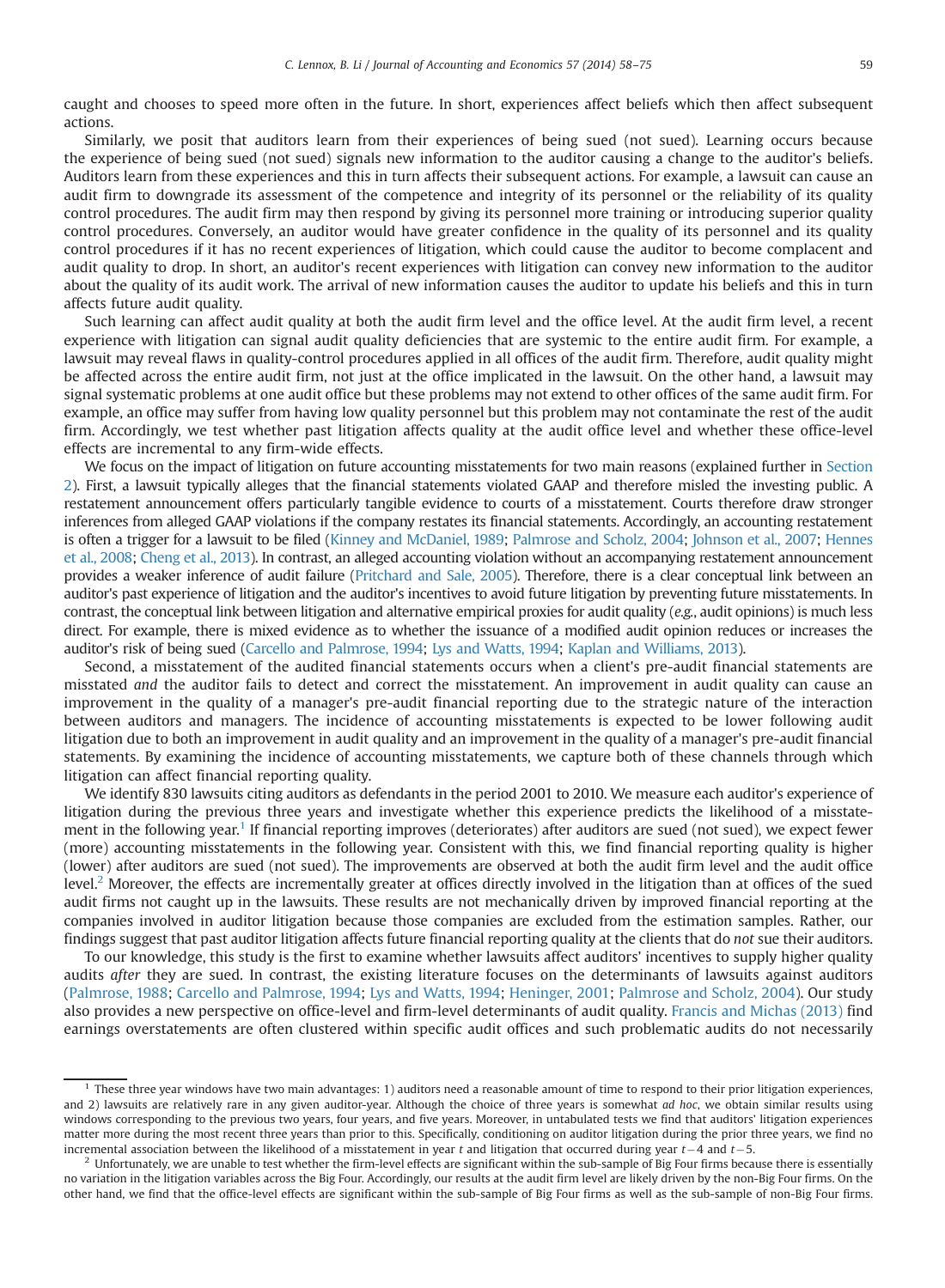<span id="page-2-0"></span>contaminate the entire audit firm. We contribute by showing that auditor litigation affects financial reporting quality at both the audit firm level and the office level. Consistent with audit deficiencies being clustered within certain problematic offices ([Francis and Michas, 2013](#page-16-0)), we find the effect of litigation on financial reporting quality is more pronounced at the offices accused of wrongdoing than at other offices of the sued audit firms. In addition, we find significant changes in the frequency of accounting misstatements within the three year period after audit firms (offices) are sued, which is consistent with lawsuits motivating audit firms (offices) to rectify the problems in a timely way. In contrast, [Francis and Michas \(2013\)](#page-16-0) find it can take up to five years for the systematic deficiencies at low-quality audit offices to disappear. This suggests that lawsuits prompt more learning than misstatements, perhaps because the costs associated with them are higher.

The remainder of this paper is organized as follows. Section 2 reviews the empirical literature on audit litigation and the theoretical literature on rational learning. We then develop hypotheses for how audit firms and audit offices respond to their past experiences of being sued (not sued). [Section 3](#page-4-0) explains the research design. [Section 4](#page-5-0) presents the sample, descriptive statistics, and the main findings. [Section 5](#page-12-0) presents supplementary analyses, while [Section 6](#page-13-0) concludes.

#### 2. Prior literature and hypothesis development

#### 2.1. Prior literature on the determinants of litigation against auditors

The existing literature focuses on the determinants of litigation against auditors. For example, [Palmrose \(1988\)](#page-16-0) reports higher litigation rates at non-Big 8 audit firms than Big 8 firms, consistent with large firms supplying higher quality audits. [Lys and Watts \(1994\)](#page-16-0) show the probability of a lawsuit against an auditor is increasing in client size and the fraction of audit revenues derived from the client. In both [Lys and Watts \(1994\)](#page-16-0) and [Heninger \(2001\)](#page-16-0), the likelihood of an auditor being sued is found to be higher when abnormal accruals are income-increasing. [Bonner et al. \(1998\)](#page-16-0) find financial statement frauds of a common variety or arising from fictitious transactions are more likely to lead to lawsuits against auditors.

Public restatements of audited financial statements are often the key triggers prompting lawsuits against auditors ([Palmrose and Scholz, 2004](#page-16-0); [Hennes et al., 2008](#page-16-0)). This means an auditor can effectively reduce the risk of being sued by preventing material misstatements of the audited financial statements.<sup>3</sup> In contrast, there is mixed evidence as to whether the issuance of a modified (or qualified) audit opinion reduces the risk of being sued. [Lys and Watts \(1994\)](#page-16-0) find a significant positive association between the issuance of qualified opinions and litigation against auditors. They suggest a qualified opinion is a signal of pre-existing financial reporting problems and is therefore not a strong protection against litigation. [Carcello and Palmrose \(1994\)](#page-16-0) find mixed results for the association between modified audit reporting and lawsuits against auditors in a sample of bankrupt companies. Like [Lys and Watts \(1994\)](#page-16-0) they find a significant positive association in their univariate tests, but in multivariate tests the significance of the modified opinion variable depends on the chosen model specification. More recently, [Kaplan and Williams \(2013\)](#page-16-0) find the issuance of a going-concern opinion is an insignificant predictor of lawsuits in a single equation model. However, the relation becomes significantly negative after they control for endogeneity by replacing the observed going-concern variable with an instrumented going-concern variable.

#### 2.2. Models of rational learning

The concept of rational expectations was introduced by [Muth \(1961\).](#page-16-0) Rationality does not require all agents to be perfectly informed or hold identical beliefs. Instead, rational agents can hold different beliefs when they have different information sets. Muth argues that - under rational behavior - the *mean* value of agents' subjective probability assessments is equal to the objective probability. Imperfectly informed agents adjust their beliefs as they learn more information and so their beliefs become more accurate over time, i.e., rational learning.

In models of rational learning, economic agents are assumed to be imperfectly informed. Agents form prior probability assessments of parameters they are uncertain about and, as agents receive more information, their priors are updated using Bayes' rule. Learning then takes the form of changes to agents' subjective probability distributions.<sup>4</sup> For example, in game theory, imperfectly-informed agents update their beliefs when they observe new information ([Harsanyi, 1967](#page-16-0)). Learning is beneficial as agents are then able to make more informed decisions. Importantly, the theoretical literature finds agents' subjective beliefs eventually converge to the same objective probability distribution regardless of the initial values of their heterogeneous priors (e.g., [Kihlstrom and Mirman, 1975;](#page-16-0) [Townsend, 1978](#page-17-0); [Feldman, 1987](#page-16-0)). Learning ends once agents become fully informed, at which point all agents hold identical beliefs corresponding to objective reality.<sup>5</sup>

 $3$  [Bedard and Johnstone \(2004\)](#page-16-0) find auditors plan increased levels of effort for clients assessed as having a higher risk of misstatement.

<sup>&</sup>lt;sup>4</sup> Models of rational learning impose high computational requirements on economic agents as they are assumed to know all possible states of the world, the objective probability distribution of the random draws made over these states, and they are able to apply Bayes' rule to the entire state space. This has motivated a second stream of the theoretical literature in which learning is not fully rational and agents follow simpler behavioral rules (e.g., [Blume and Easley, 1982](#page-16-0); [Canning, 1992;](#page-16-0) [Cyert and DeGroot, 1974](#page-16-0)). See [Blume et al. \(1982\)](#page-16-0) for a survey of the literatures on fully-rational and partiallyrational learning.

<sup>&</sup>lt;sup>5</sup> The convergence result is non-trivial as agents' beliefs affect their actions and their actions also affect how agents learn. This means there are important feedback loops which make rational learning models more complicated than just a simple application of Bayes' rule. For example, [Townsend](#page-17-0) [\(1978: 482\)](#page-17-0) states: "To correctly estimate the relevant parameters, agents need to have knowledge of the way in which the reduced form equations evolve over time. But the time path itself may depend on the way in which all agents are solving the inference problem."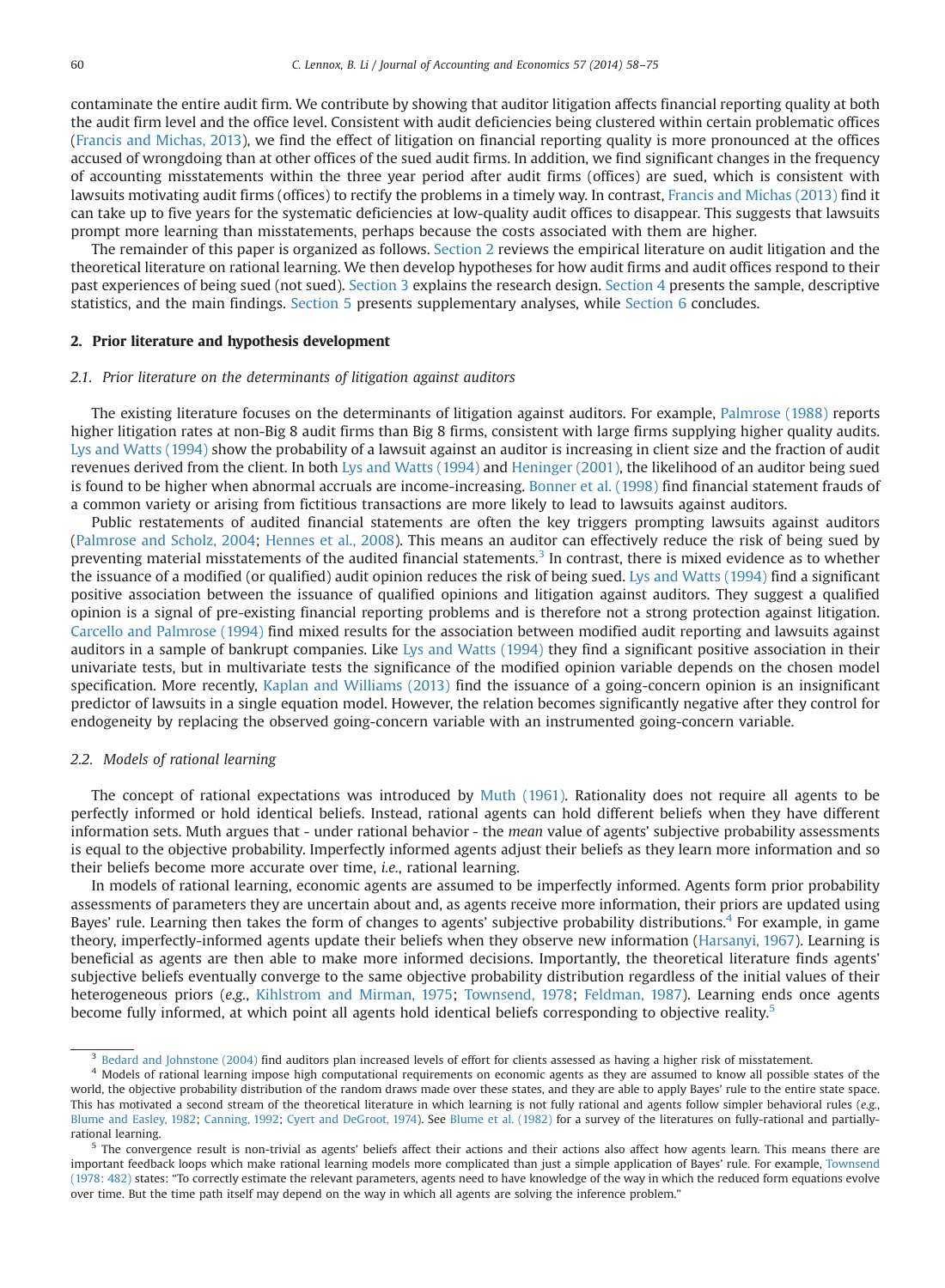### <span id="page-3-0"></span>2.3. Hypotheses development

Our hypotheses assume auditors rationally update their priors when their experiences of litigation convey decisionrelevant information. This raises a question as to when a lawsuit would convey new information to the auditor. We argue a lawsuit can indicate one of three things. First, a one-off lawsuit can occur if an audit was of low quality due to engagementspecific or idiosyncratic reasons. In this situation the lawsuit would indicate a low quality audit but would not indicate any systematic problems at the audit firm or audit office. Second, a lawsuit may lack merit [\(Cloyd et al., 1996;](#page-16-0) [Palmrose, 1997](#page-16-0)). For example, an auditor may not detect a material misstatement of the audited financial statements despite conducting a competent audit. In this situation the lawsuit would not indicate a low quality audit. Third, a lawsuit may reveal a systematic problem with the quality of an auditor's work.

We apply the rational learning framework to develop auditor response predictions for each of these three situations. In the first situation, the lawsuit is a one-off case and does not provide useful information about the quality of the auditor's work on the audits of other clients. In the second situation, the lawsuit is non-meritorious and so it is also not informative about the auditor's quality. In the third situation, the lawsuit is informative about the quality of the auditor's work. For example, the lawsuit may reveal previously unknown inadequacies in staff training or in the auditor's quality control procedures. Thus, the experience of being sued can be informative to the auditor about the quality of its audits. In this case, there is scope for an auditor to learn from the experience of being sued (not sued).

The direction in which an auditor would update his prior beliefs would depend on whether the auditor's recent experience of litigation is greater or less than originally expected. An auditor's assessment of its own quality would be adjusted downwards when the auditor incurs more lawsuits than it was expecting. Conversely, an auditor's assessment of its own quality would be revised upward when it experiences fewer lawsuits than originally expected. After updating their priors, auditors would modify their behavior in accordance with their new beliefs. For example, if an auditor now believes its quality is lower than it had previously expected, it is likely to take steps to improve.<sup>6</sup>

The quality of audited financial statements depends on both managers' initial reporting decisions and the quality of the auditor's work. The joint nature of the financial reporting process implies a strategic relationship between an auditor and manager ([Hillegeist, 1999](#page-16-0)). For example, a manager is more likely to prepare high quality financial statements if the manager believes the auditor is high quality. Therefore, if managers anticipate an improvement in audit quality after their auditors are sued, there may be a concurrent improvement in the quality of managers' pre-audit financial reporting. Conversely, the quality of pre-audit financial reporting is expected to deteriorate if audit quality drops after auditors learn they have not been sued. Therefore, an improvement or deterioration in audit quality can also affect the quality of clients' pre-audit financial reporting quality. Accounting misstatements reflect both of these channels through which audit litigation can affect financial reporting quality.

Further, there is a clear conceptual link between material misstatements of the audited financial statements and lawsuits against auditors. Provisions in the securities acts provide incentives for plaintiffs to initiate lawsuits when stock prices decline upon news of a reduction in reported net assets or book income ([Kellogg, 1984\)](#page-16-0). A restatement announcement typically causes a fall in the restating company's stock price and can therefore act as a trigger for lawyers to determine whether there are sufficient grounds for a lawsuit (sometimes known as "ambulance-chasing" behavior). Moreover, a restatement provides plaintiffs with an opportunity to make specific complaints relating to the period of the misstatement ([Hennes et al., 2008](#page-16-0); [Cheng et al., 2013\)](#page-16-0).<sup>7</sup> Consistent with these arguments, auditors are more likely to be sued when there are restatements of the audited financial statements ([Palmrose and Scholz, 2004\)](#page-16-0).<sup>8</sup> As a corollary, this means an auditor can reduce the likelihood of being sued by preventing material misstatements of the audited financial statements. Overall, then, we expect fewer (more) accounting misstatements to occur after auditors are sued (not sued). This leads to the following hypothesis (expressed in the alternative form):

H1. The incidence of accounting misstatements is lower (higher) after auditors experience more (less) litigation.

Ex ante, it is unclear whether  $H_1$  would hold across the entire audit firm or just at the offices directly involved in the failed audits.  $H_1$  is expected to hold at the audit firm level if the litigation signals problems systemic to the entire audit firm. For example, a lawsuit may reveal flaws in an audit firm's quality-control procedures applied across all offices of the audit firm. On the other hand,  $H_1$  may hold at the audit office level but not at the audit firm level if the lawsuit signals problems at

<sup>6</sup> There is anecdotal evidence of auditors' litigation experiences affecting their subsequent behavior. Following a series of lawsuits against Peat Marwick Mitchell in the early 1970s, a senior partner told the Wall Street Journal: "We have a little bit of an image problem, and we'd better start doing something about it" [\(referenceforbusiness.com/history2/91/KPMG-International.html](referenceforbusiness.com/history2/91/KPMG-International.html)). Peat Marwick Mitchell engaged another Big Eight accounting firm to audit its quality control procedures and thereby became the first public accounting firm to inaugurate a peer review process. Except for anecdotal examples such as this, we are unaware of any systematic evidence that auditors alter their behavior after they experience litigation (no litigation).

<sup>&</sup>lt;sup>7</sup> [Johnson et al. \(2007: 633\)](#page-16-0) state: "A key element of any securities fraud claim is a material misstatement or omission. Some of the strongest evidence to satisfy this requirement available to plaintiffs' lawyers is a violation of generally accepted accounting principles (GAAP) that results in an earnings restatement."

<sup>&</sup>lt;sup>8</sup> As discussed in [Section 2.1,](#page-2-0) there is mixed evidence as to whether a modified audit opinion helps to protect an auditor from being sued ([Carcello and](#page-16-0) [Palmrose, 1994;](#page-16-0) [Lys and Watts, 1994;](#page-16-0) [Kaplan and Williams, 2013\)](#page-16-0). Given this ambiguity, we make no prediction for how an auditor's recent experience of litigation affects the propensity to issue a modified audit opinion. In untabulated tests, we find no significant association between an auditor's past experience of litigation and the auditor's subsequent decision to issue a going-concern opinion.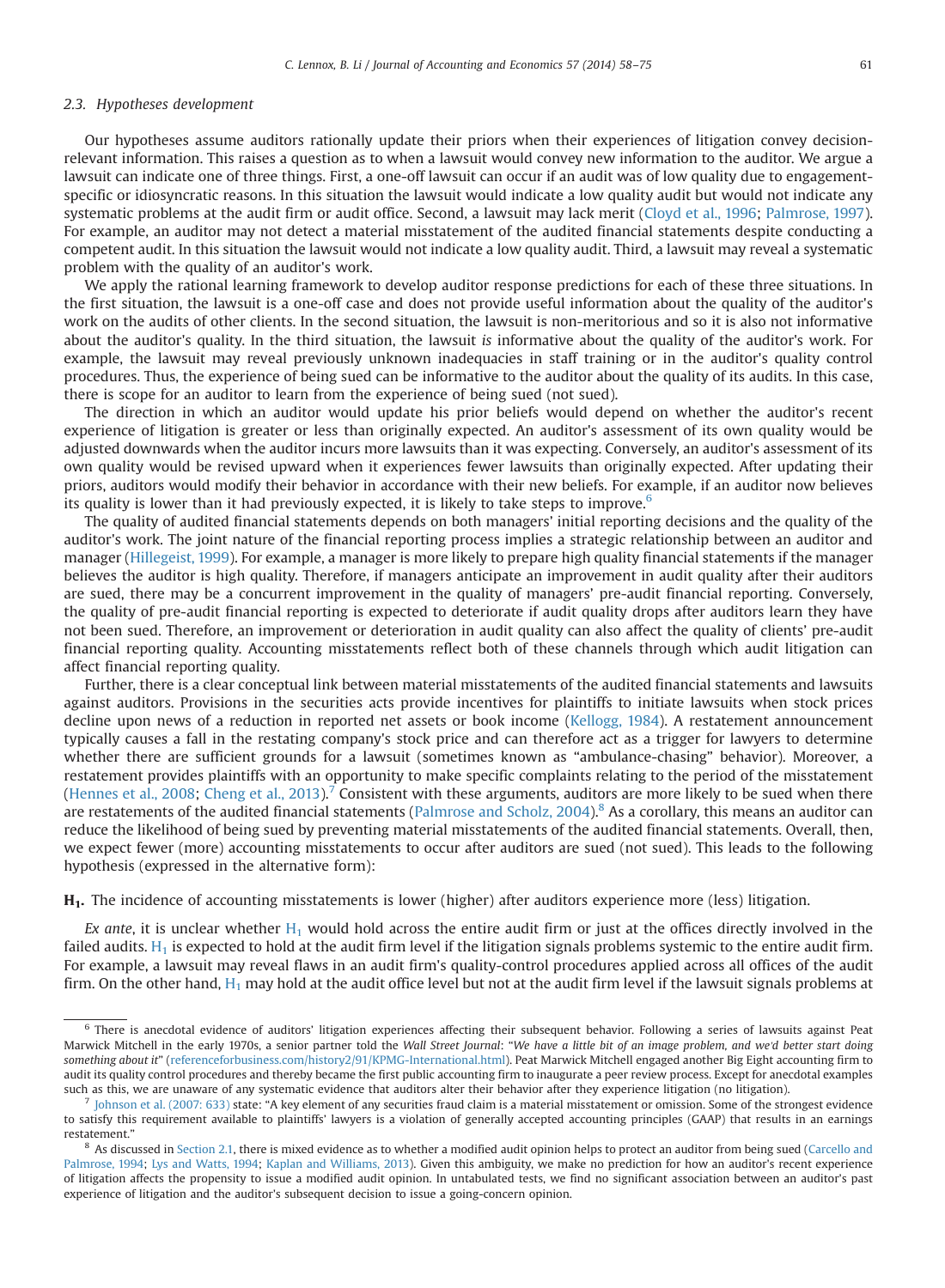<span id="page-4-0"></span>the office that conducted the audit but those problems are not present elsewhere in the audit firm. For example, a cluster of low-quality audits could occur in an auditor office location due to office-specific characteristics including low quality personnel and a poor culture among office partners. This is consistent with audit quality being partly determined by actions taken at the individual office level [\(Francis and Yu, 2009;](#page-16-0) [Choi et al., 2010;](#page-16-0) [Francis and Michas, 2013](#page-16-0)). Because of this, we test  $H_1$  at the audit office level as well as at the audit firm level:

H1a. The incidence of accounting misstatements is lower (higher) after audit firms experience more (less) litigation.

H1b. The incidence of accounting misstatements is lower (higher) after audit offices experience more (less) litigation.

## 3. Research design

#### 3.1. The model of accounting misstatements

We test  $H_{1a}$  and  $H_{1b}$  by estimating Eq. (1) and variants thereof:

$$
Pr(misstate_{it} = 1) = F(\alpha_0 + \alpha_1 \text{ and firm\_lit}_{it-3,t-1} + \alpha_2 \text{ and off\_lit}_{it-3,t-1} + \text{CONTROLS} + e_{it}),
$$
\n
$$
(1)
$$

the dependent variable (*misstate<sub>it</sub>*) equals one if company *i*'s audited financial report is misstated in year t, and zero otherwise, where year t corresponds to the fiscal year in which the misstated earnings are originally reported, i.e., prior to the restatement announcement. The *audfirm\_lit<sub>it-3,t-1</sub>* variable equals one if company *i*'s audit firm was sued during the previous three years  $(t-1$  to  $t-3$ ), zero otherwise. Under  $H_{1a}$ , we predict a lower (higher) likelihood of misstatement after an audit firm is sued (not sued); *i.e.*,  $\alpha_1 < 0$ . The *audoff*\_lit<sub>it-3,t-1</sub> variable equals one if company *i* is audited by an office implicated in at least one lawsuit during the previous three years  $(t-1)$  to  $t-3$ ), zero otherwise. Under  $H_{1b}$ , we expect misstatements occur less (more) frequently after audit offices are sued (not sued); i.e.,  $\alpha_2 < 0$ .

In Eq. (1), the firm-level and office-level litigation variables are included together to determine whether their effects are incremental to each other. For example, consider two audit firms (X and Y) where X was recently sued and Y was not recently sued and the lawsuit incurred by firm X involves an audit by office  $X_1$ . Eq. (1) tests whether there is an incrementally bigger effect on quality at office  $X_1$  than at office  $X_2$ , and whether there is a firm-wide effect on quality for both offices of firm X (i.e., both  $X_1$  and  $X_2$ ). The coefficient,  $\alpha_1$ , captures the effect for a non-accused office of a sued firm (e.g., office  $X_2$ ). The sum of the coefficients,  $α_1 + α_2$ , captures the effect for an accused office (e.g., office  $X_1$ ). The coefficient,  $α_2$ , captures the incremental difference between an accused office and a non-accused office of the same sued audit firm (e.g., office  $X_1$  versus office  $X_2$ ).

The audfirm\_lit<sub>it-3,t-1</sub> (audoff\_lit<sub>it-3,t-1</sub>) variable is simply an indicator for whether or not the audit firm (audit office) was recently sued. As an alternative, we also count the number of lawsuits against the audit firm (office) during the previous three years. The number of lawsuits variable is *audfirm\_nlit<sub>it-3,t-1</sub>* at the audit firm level and *audoff\_nlit<sub>it-3,t-1</sub>* at the office level. Further, because auditors incur more lawsuits when they conduct more audits, we also scale the number of lawsuits by the number of SEC audits conducted by the audit firm (office) over the same three year period. The scaled variables are audfirm\_nlit/ncli<sub>it-3,t-1</sub> at the audit firm level and audoff\_nlit/ncli<sub>it-3,t-1</sub> at the office level.

Finally, we use a regression approach to control for the effect of client characteristics on the auditor's risk of litigation. Specifically, we model auditors' litigation rates as a function of their client characteristics. The dependent variables in these models are *audfirm\_nlit/ncli<sub>it-3,t-1</sub>* at the firm level and *audoff\_nlit/ncli<sub>it-3,t-1*</sub> at the office level. The independent variables capture the characteristics of the auditor's non-suing clients because the clients involved in audit litigation are not included in the samples used to estimate the misstatement models. The residuals from the litigation models are computed at both the audit firm level (audfirm\_lit\_resid<sub>it-3,t-1</sub>) and the audit office level (audoff\_lit\_resid<sub>it-3,t-1</sub>). Accordingly, the residuals indicate whether an audit firm's (audit office's) litigation rate is abnormally high or low. Please see the [Appendix](#page-14-0) for further details on the models that are used to estimate the litigation residuals.

#### 3.2. Control variables

Our choice of control variables follows prior research. Companies sometimes misstate across consecutive years [\(Palmrose](#page-16-0) [et al., 2004](#page-16-0)), so we control for persistence in misreporting by including a lagged dependent variable (*misstate*<sub>it-1</sub>) in Eq. (1). We include a Big 4 indicator ( $Big_{it}$ ) because Big 4 clients generally have higher financial reporting quality.

Companies are more likely to misstate if they are smaller or less profitable [\(Kinney and McDaniel, 1989\)](#page-16-0). We control for company size using the log of client total assets ( $ln ta_{it}$ ) and we include an indicator variable for losses ( $loss_{it}$ ). Mergers and acquisitions can lead to complicated accounting issues and business integration problems, which increase the incidence of misstatements [\(Kinney et al., 2004\)](#page-16-0). We control for this using  $M \delta A_{it}$ , which equals one if company *i* is involved in a merger or acquisition in the most recent three years. Companies with weak internal controls are more likely to have material misstatements. We control for this by including  $S404_{it}$  and  $S404 \times IC_{it}$ . The  $S404_{it}$  variable equals one if company *i* is subject to Section 404 of the Sarbanes-Oxley Act, and zero otherwise.  $IC_{it}$  equals one if a material internal control weakness is disclosed for company *i* in year *t*, and zero otherwise. We control for the book-to-market ratio ( $BtM_{it}$ ) because misstatements are more common among companies that are perceived by investors as having high growth opportunities [\(Povel et al.,](#page-16-0) [2007\)](#page-16-0). We control for whether the company is traded on a stock exchange ( $Exchg_{it}$ ) and whether the client is located in the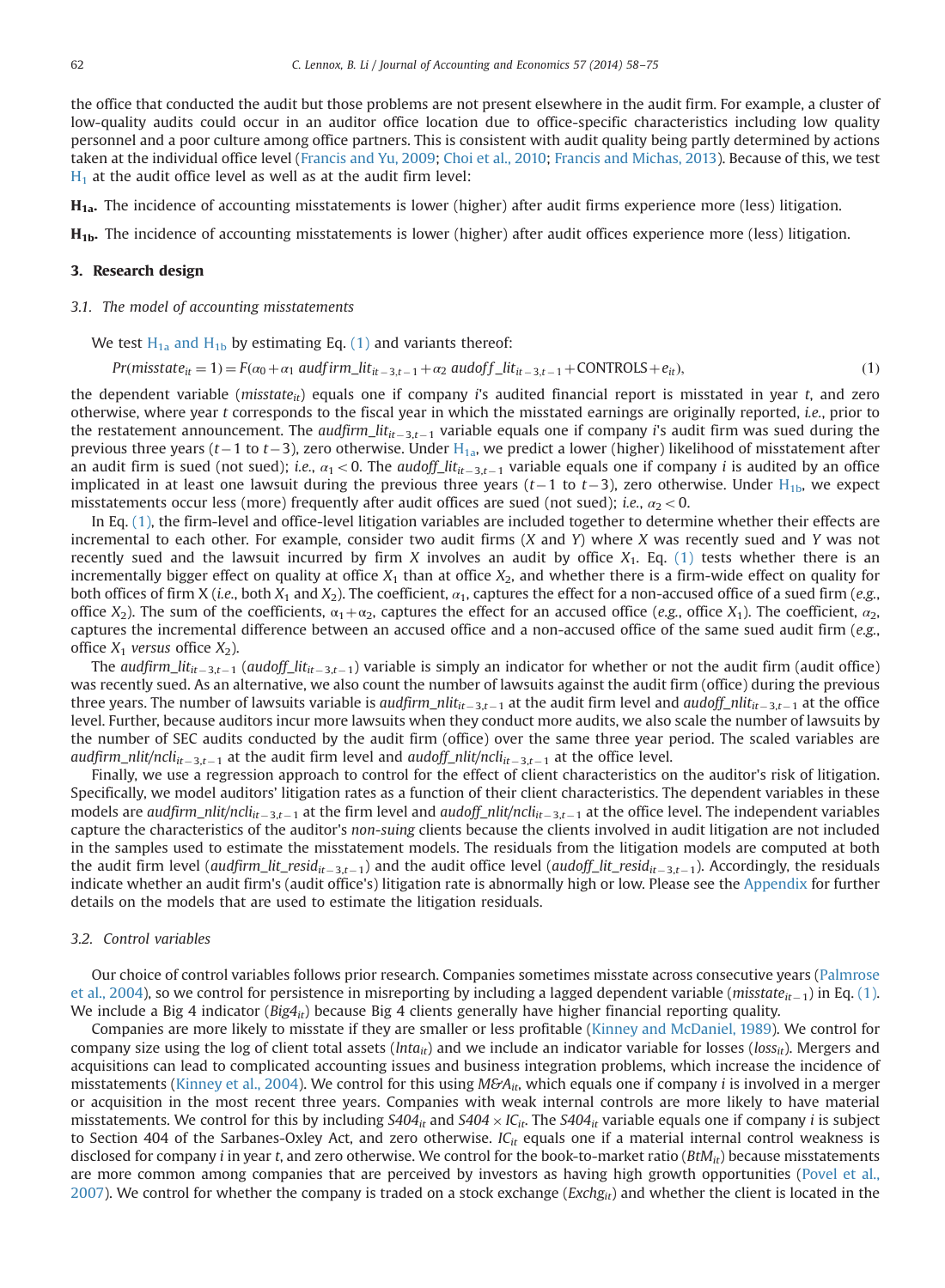#### <span id="page-5-0"></span>Table 1 Variable definitions.

| = one if company <i>i</i> misstates its financial report in year $t$ , = zero otherwise.<br>$mis state_{ir}$<br>$\epsilon$ = one if company i's audit firm experienced at least one lawsuit during the previous three years, = zero otherwise.<br>audfirm_lit <sub>it – 3t</sub> -1<br>$=$ the total number of lawsuits experienced bycompany i's audit firm during the previous three years.<br>audfirm_nlit <sub>it – 3</sub> $t-1$<br>$=$ audfirm_nlit <sub>it-3t-1</sub> scaled by the number of public company audits by company i's audit firm during the previous three<br>audfirm_nlit/ncli <sub>it -3.t-1</sub><br>years.<br>$=$ the mean value of the residual for company i's audit firm during the previous three years, where the residuals are obtained<br>audfirm_lit_resid <sub>it - 3.t - 1</sub><br>from estimating a litigation prediction model (See the Appendix for further details.)<br>$=$ one if company i's audit office experiencedat least one lawsuit during the previous three years, $=$ zero otherwise.<br>audoff_lit <sub>it – 3t</sub> -1<br>$=$ the total number of lawsuits experienced by company <i>i</i> 's audit office during the previous three years.<br>audoff_nlit <sub>it – 3t-1</sub><br>$=$ audoff nlit <sub>it-3t-1</sub> scaled by the number of public company audits by company i's audit officeduring the previous three years.<br>audoff_nlit/ncli <sub>it</sub> _3,t_1 |
|-------------------------------------------------------------------------------------------------------------------------------------------------------------------------------------------------------------------------------------------------------------------------------------------------------------------------------------------------------------------------------------------------------------------------------------------------------------------------------------------------------------------------------------------------------------------------------------------------------------------------------------------------------------------------------------------------------------------------------------------------------------------------------------------------------------------------------------------------------------------------------------------------------------------------------------------------------------------------------------------------------------------------------------------------------------------------------------------------------------------------------------------------------------------------------------------------------------------------------------------------------------------------------------------------------------------------------------------------------------------------------------------------------------------------------|
|                                                                                                                                                                                                                                                                                                                                                                                                                                                                                                                                                                                                                                                                                                                                                                                                                                                                                                                                                                                                                                                                                                                                                                                                                                                                                                                                                                                                                               |
|                                                                                                                                                                                                                                                                                                                                                                                                                                                                                                                                                                                                                                                                                                                                                                                                                                                                                                                                                                                                                                                                                                                                                                                                                                                                                                                                                                                                                               |
|                                                                                                                                                                                                                                                                                                                                                                                                                                                                                                                                                                                                                                                                                                                                                                                                                                                                                                                                                                                                                                                                                                                                                                                                                                                                                                                                                                                                                               |
|                                                                                                                                                                                                                                                                                                                                                                                                                                                                                                                                                                                                                                                                                                                                                                                                                                                                                                                                                                                                                                                                                                                                                                                                                                                                                                                                                                                                                               |
|                                                                                                                                                                                                                                                                                                                                                                                                                                                                                                                                                                                                                                                                                                                                                                                                                                                                                                                                                                                                                                                                                                                                                                                                                                                                                                                                                                                                                               |
|                                                                                                                                                                                                                                                                                                                                                                                                                                                                                                                                                                                                                                                                                                                                                                                                                                                                                                                                                                                                                                                                                                                                                                                                                                                                                                                                                                                                                               |
| $=$ the mean value of the residual for company i's audit office during the previous three years, where the residuals are obtained<br>audoff_lit_resid <sub>it-3.t-1</sub>                                                                                                                                                                                                                                                                                                                                                                                                                                                                                                                                                                                                                                                                                                                                                                                                                                                                                                                                                                                                                                                                                                                                                                                                                                                     |
| from estimating a litigation prediction model (See the Appendix for further details.)                                                                                                                                                                                                                                                                                                                                                                                                                                                                                                                                                                                                                                                                                                                                                                                                                                                                                                                                                                                                                                                                                                                                                                                                                                                                                                                                         |
| $=$ one if company <i>i</i> is audited by a Big 4 firm, $=$ zero otherwise.<br>$Big4_{it}$                                                                                                                                                                                                                                                                                                                                                                                                                                                                                                                                                                                                                                                                                                                                                                                                                                                                                                                                                                                                                                                                                                                                                                                                                                                                                                                                    |
| = one if company <i>i</i> is a U.S. company in year $t$ , = zero otherwise.<br>$UScli_{it}$                                                                                                                                                                                                                                                                                                                                                                                                                                                                                                                                                                                                                                                                                                                                                                                                                                                                                                                                                                                                                                                                                                                                                                                                                                                                                                                                   |
| = one if company <i>i</i> is traded on an exchange in year $t$ , = zero otherwise.<br>$Exchg_{it}$                                                                                                                                                                                                                                                                                                                                                                                                                                                                                                                                                                                                                                                                                                                                                                                                                                                                                                                                                                                                                                                                                                                                                                                                                                                                                                                            |
| = one if company <i>i</i> reports losses in year $t$ , = zero otherwise.<br>$loss_{it}$                                                                                                                                                                                                                                                                                                                                                                                                                                                                                                                                                                                                                                                                                                                                                                                                                                                                                                                                                                                                                                                                                                                                                                                                                                                                                                                                       |
| $\epsilon$ = one if company <i>i</i> is involved in a merger or acquisition in the most recent three years, = zero otherwise.<br>$M\mathcal{S}A_{ir}$                                                                                                                                                                                                                                                                                                                                                                                                                                                                                                                                                                                                                                                                                                                                                                                                                                                                                                                                                                                                                                                                                                                                                                                                                                                                         |
| $=$ one if there is at least one lawsuit against company <i>i</i> or its managers during the previous three years, $=$ zero otherwise.<br>cli_litig <sub>it – 3,t – 1</sub>                                                                                                                                                                                                                                                                                                                                                                                                                                                                                                                                                                                                                                                                                                                                                                                                                                                                                                                                                                                                                                                                                                                                                                                                                                                   |
| $=$ natural log of the total assets of company <i>i</i> in year <i>t</i> .<br>$ln t a_{ir}$                                                                                                                                                                                                                                                                                                                                                                                                                                                                                                                                                                                                                                                                                                                                                                                                                                                                                                                                                                                                                                                                                                                                                                                                                                                                                                                                   |
| $=$ book value of equity divided by market value of equity for company i in year t.<br>$BtM_{ir}$                                                                                                                                                                                                                                                                                                                                                                                                                                                                                                                                                                                                                                                                                                                                                                                                                                                                                                                                                                                                                                                                                                                                                                                                                                                                                                                             |
| $=$ one if company <i>i</i> reports under SOX Section 404, $=$ zero otherwise.<br>$S404_{it}$                                                                                                                                                                                                                                                                                                                                                                                                                                                                                                                                                                                                                                                                                                                                                                                                                                                                                                                                                                                                                                                                                                                                                                                                                                                                                                                                 |
| = one if at least one material weakness is disclosed in company i's internal control report for year $t$ , = zero otherwise.<br>$IC_{ir}$                                                                                                                                                                                                                                                                                                                                                                                                                                                                                                                                                                                                                                                                                                                                                                                                                                                                                                                                                                                                                                                                                                                                                                                                                                                                                     |

US (UScli<sub>it</sub>) because these client characteristics can affect financial reporting quality. We also include an indicator equal to one if a company or its management are sued (cli\_litig<sub>it-3,t-1</sub>). However, we do not necessarily expect this to be a predictor of misstatements because many of the lawsuits against clients are for reasons unrelated to financial reporting  $(e.g.,$  wrongful termination of employee contracts). Table 1 provides definitions for all the above variables. We address outliers by winsorizing the continuous variables at the 1% and 99% percentiles.

Eq. [\(1\)](#page-4-0) includes year indicator variables to control for any time-varying changes in the overall incidence of accounting misstatements. Controlling for year effects is important because a high-profile lawsuit could affect the behavior of all auditors in any given year, not just the auditor who was sued. In contrast, our objective is to determine how an auditor responds to its own experience of litigation. If litigation in any given year affects the behavior of all auditors, this would be subsumed in our year fixed effects. Finally, we include industry indicators to control for industry-specific factors.

## 4. Sample, descriptive statistics, and main results

#### 4.1. Lawsuits against auditors

The Audit Analytics database includes all lawsuits in which audit firms are named as defendants, including those arising from audits of non-SEC clients. In addition, the database identifies the underlying reason for the lawsuit. Consistent with [Schmidt \(2012\)](#page-17-0), we restrict the sample to lawsuits involving financial reporting matters.<sup>9</sup> Other types of lawsuits are dropped, e.g., a lawsuit by an audit employee against his employer. We also include lawsuits from the Stanford Class Action Clearinghouse. As shown in [Table 2](#page-6-0), these two data sources yield a total of 830 lawsuits against auditors over the period 2001 to 2010.10

Although the names of defendants (i.e., audit firms) are readily available, the names of plaintiffs are typically different from the names of the entities originally audited. To identify auditee names, we collect the lawsuit dockets from Audit Analytics, the Stanford Class Action Clearinghouse, and a web search via Google. Of the 830 lawsuits in our sample, we find 558 involve SEC registrants, 172 are private companies, 3 are not-for-profit organizations, and 2 are government entities.<sup>11</sup> In the remaining 95 lawsuits, we are unable to identify the name of the auditee because the dockets cannot be traced from the above sources. While we know the identity of the audit firm for all 830 lawsuits, the dockets generally do not identify which office conducted the audit. Thus, we collect this information from SEC filings for the lawsuits involving SEC registrants. Of the 558 lawsuits involving SEC registrants, we are able to identify the location of the audit office in 509 cases. In the remaining 49 cases we cannot identify the office because the audited financial statements corresponding to the period of

<sup>&</sup>lt;sup>9</sup> We count a lawsuit as being related to financial reporting if it is coded by Audit Analytics as one of the following: Accounting and Auditing Enforcement Release, Accounting malpractice, Class actions, Financial reporting, Fraud or truth in lending, Initial public offering, Mergers and acquisitions, Securities law, and Stockholders' suits.

<sup>&</sup>lt;sup>10</sup> The vast majority of the 830 lawsuits are from the Audit Analytics database rather than the Stanford database. There are 128 lawsuits covered by both databases, 681 come from the Audit Analytics database alone, while 21 come from the Stanford database alone.

 $11$  Of the 558 lawsuits involving SEC registrants, only 3 arise from the SEC suing the auditors in regulatory enforcement actions.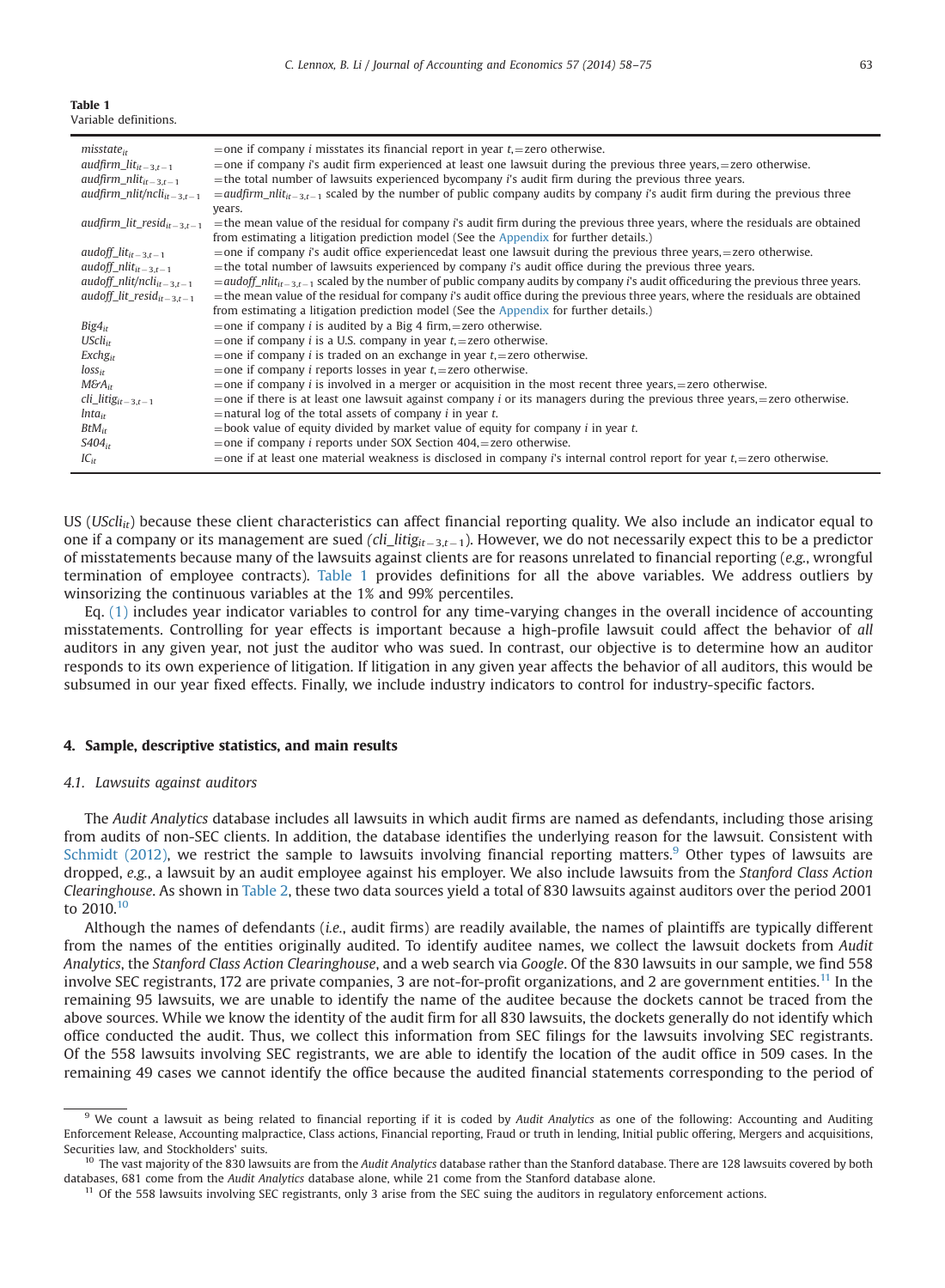### <span id="page-6-0"></span>Table 2 Lawsuits against audit firms (2001–2010).

|                                                                                                                | Number of lawsuits |
|----------------------------------------------------------------------------------------------------------------|--------------------|
| Type of audit client:                                                                                          |                    |
| SEC registrant                                                                                                 | 558                |
| Private company                                                                                                | 172                |
| Not-for-profit organization                                                                                    |                    |
| Government entity                                                                                              |                    |
| Unknown <sup>a</sup>                                                                                           | 95                 |
| Total lawsuits against audit firms                                                                             | 830                |
| Lawsuits where we are able to identify the offices which performed the allegedly negligent audits <sup>b</sup> | 509                |

<sup>a</sup> In 95 lawsuits, we are unable to identify the name of the auditee because the lawsuit dockets are unavailable from Audit Analytics, the Stanford Class Action Clearinghouse, or a Google search.

 $<sup>b</sup>$  There are 558 lawsuits involving SEC registrants. For 509 of these lawsuitswe are able to identify from SEC filings the audit offices. We cannot identify</sup> the offices for the remaining 49 lawsuits because their audited financial statements corresponding to the allegation periods are not on EDGAR.

the allegation are not available on EDGAR. In our main tests, we construct the audit firm and audit office litigation variables using the restricted sample of 509 lawsuits where the office is identified.<sup>12</sup>

A data limitation is that court case outcomes and settlements are generally unavailable because cases are often resolved privately without public disclosure of the agreed settlements. Information on case outcomes is available for only 204 of the 830 lawsuits and only 108 cases reveal settlements paid by the auditors. This means we are unable to distinguish between meritorious and non-meritorious lawsuits. Nevertheless, non-meritorious litigation may be less important during our sample period because the Private Securities Litigation Reform Act of 1995 helped to discourage weak or frivolous lawsuits ([Pritchard and Sale, 2005;](#page-17-0) [Johnson et al., 2007](#page-16-0)).<sup>13</sup> Further, although we lack information on case settlements, we expect lawsuits have more serious consequences for auditors when they involve larger audit clients. The implications of this are examined in [Section 4.7,](#page-10-0) where we consider the sizes of the SEC registrants involved in litigation against their auditors.

#### 4.2. Accounting misstatements

We identify misstatements of the audited annual financial statements using restatements data from Audit Analytics. Using restatements announced up to the end of 2012, we allow at least two years from the original issuance of the financial statements to the occurrence of a subsequent restatement announcement, which means our sample period for estimating the misstatement models ends in 2010. We collect restatement and lawsuits data for 2001 onwards because this is the year data coverage starts in Audit Analytics.

We drop from the estimation sample any companies involved in audit litigation because such companies would likely experience an improvement in financial reporting quality even if their auditors do not improve. For example, if Company A sues Auditor X, we drop Company A from the sample and test whether financial reporting quality improves for Auditor X's other non-suing clients.14 This leaves 49,562 SEC audits during the period 2001–2010. There are 433 audit firms, of which 58 firms are sued at least once and there are 979 audit offices, of which 187 are involved in litigation. Because there are repeated observations on both companies and audit firms (offices), we adjust the standard errors using two-way clustering on each company and audit firm (office).

The Audit Analytics database provides audit and restatement data for all SEC registrants, whereas COMPUSTAT does not cover all SEC registrants. This is important because many of the auditors in our sample have no clients covered by COMPUSTAT. For example, the number of audit firms in our sample drops from 433 to just 215 when we construct an abnormal accruals variable using data from COMPUSTAT. As this would reduce the power of our tests, we assemble a more comprehensive sample by constructing all the variables using data from Audit Analytics rather than COMPUSTAT. Results for abnormal accruals in the smaller sample are reported as a supplementary analysis in [Section 5.2](#page-13-0).

#### 4.3. Lawsuits against audit firms and audit offices

Col. (1) of [Table 3](#page-7-0) reports the total number of lawsuits suffered by each audit firm, while Col. (2) shows the number of lawsuits involving SEC registrants. For example, the first row of [Table 3](#page-7-0) shows Ernst & Young incurred 182 lawsuits of which 139 involved SEC registrants. Col. (3) shows the number of SEC audits conducted by each audit firm while Col. (4) reports the

<sup>&</sup>lt;sup>12</sup> In untabulated supplementary analyses, we obtain similar results for the audit firm litigation variables when they are constructed using the full sample of lawsuits (N=830) rather than the restricted sample (N=509). In these supplementary analyses, we drop the audit office litigation variables because we are unable to identify the audit offices for 321 of the 830 lawsuits (see Table 2).

<sup>&</sup>lt;sup>13</sup> In a Statement of Position in 1992, the large audit firms claimed: "the principal causes of the accounting profession's liability problems are unwarranted litigation and coerced settlements" ([Arthur Andersen et al., 1992](#page-16-0)).

<sup>&</sup>lt;sup>14</sup> However, our inferences are unchanged if these companies are retained in the estimation sample.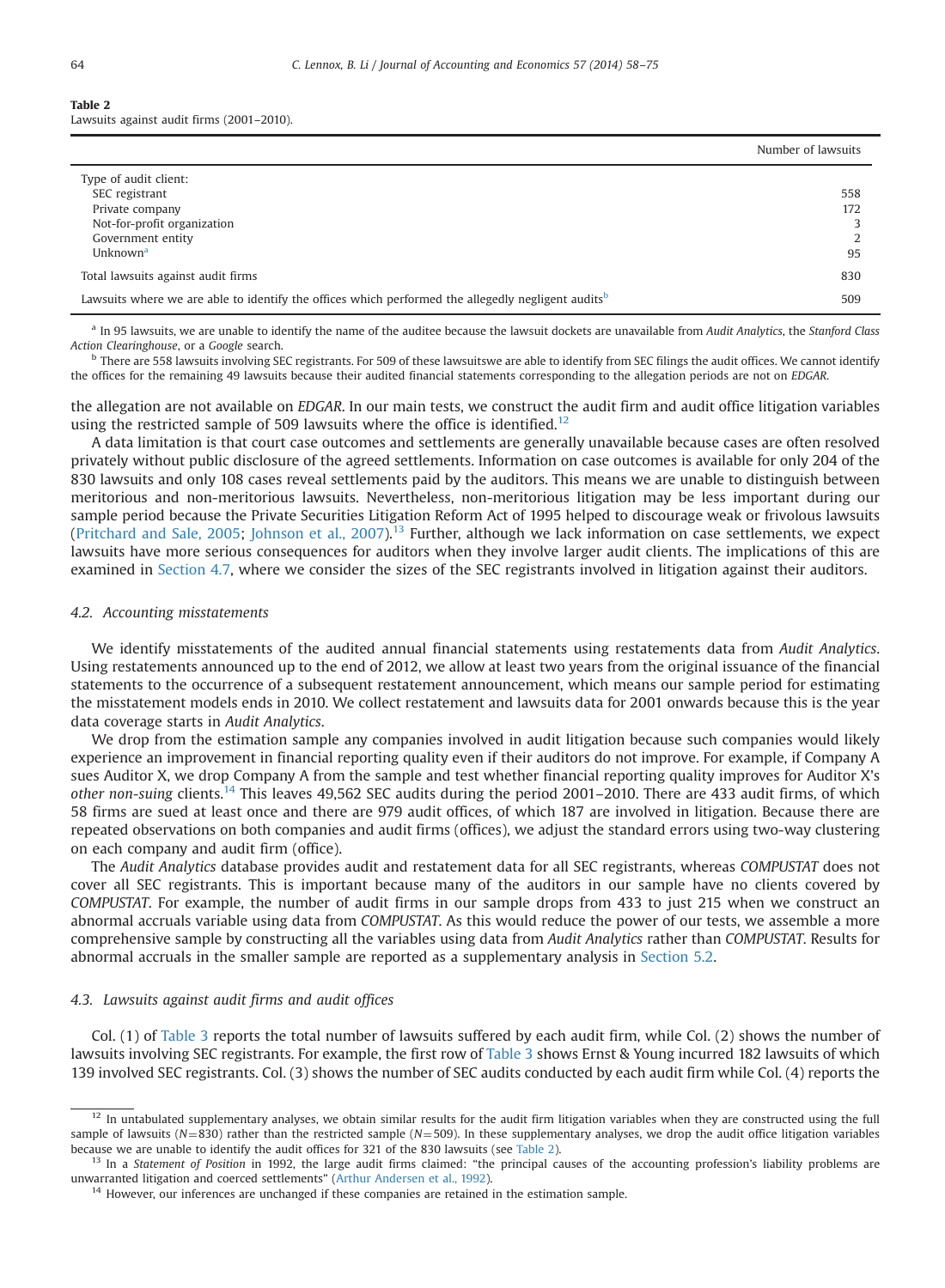<span id="page-7-0"></span>Lawsuits against audit firms and audit offices (2001–2010).

| Audit firm                            | (1)<br>Total<br>lawsuits     | (2)<br>Lawsuits involving<br>SEC audits | (3)<br>Total SEC audits | (4)<br>SEC lawsuit<br>frequency<br>$(Col. 2/Col. 3)$ $(\%)$ | (5)<br>Total audit<br>offices    | (6)<br>Offices involved<br>in SEC lawsuits |
|---------------------------------------|------------------------------|-----------------------------------------|-------------------------|-------------------------------------------------------------|----------------------------------|--------------------------------------------|
| Ernst & Young                         | 182                          | 139                                     | 10,578                  | 1.31                                                        | 77                               | 39                                         |
| Pricewaterhouse Coopers               | 194                          | 138                                     | 8,215                   | 1.68                                                        | 69                               | 40                                         |
| Deloitte & Touche                     | 139                          | 105                                     | 7,780                   | 1.35                                                        | 72                               | 33                                         |
| <b>KPMG</b>                           | 161                          | 94                                      | 7,190                   | 1.31                                                        | 82                               | 31                                         |
| <b>Grant Thornton</b>                 | 35                           | 24                                      | 2,081                   | 1.15                                                        | 41                               | 10                                         |
| <b>BDO</b> Seidman                    | 40                           | 9                                       | 1,431                   | 0.63                                                        | 29                               | 3                                          |
| McGladrey & Pullen                    | 8                            | 4                                       | 571                     | 0.70                                                        | 36                               | $\overline{2}$                             |
| Crowe Chizek & Co                     | $\overline{2}$               | $\mathbf{1}$                            | 483                     | 0.21                                                        | 12                               | $\mathbf{0}$                               |
| <b>BKD</b>                            | $\mathbf{1}$                 | 0                                       | 309                     | 0.00                                                        | 12                               | 0                                          |
| Moss Adams                            | $\mathbf{1}$                 | 0                                       | 304                     | 0.00                                                        | 12                               | 0                                          |
| Sherb & Co                            | 6                            | 5                                       | 200                     | 2.50                                                        | 2                                | 1                                          |
| JH Cohn                               | $\mathbf{1}$                 | $\mathbf{1}$                            | 186                     | 0.54                                                        | $\overline{4}$                   | $\mathbf{1}$                               |
| Beard Miller Company                  | $\mathbf{1}$                 | 0                                       | 182                     | 0.00                                                        | 8                                | 0                                          |
| Ehrhardt Keefe Steiner & Hottman      | $\mathbf{1}$                 | $\mathbf{1}$                            | 165                     | 0.61                                                        | $\mathbf{1}$                     | 1                                          |
| <b>Elliott Davis</b>                  | $\mathbf{1}$                 | $\overline{0}$                          | 164                     | 0.00                                                        | 3                                | $\overline{0}$                             |
| Hansen Barnett & Maxwell              | $\mathbf{1}$                 | $\mathbf{1}$                            | 135                     | 0.74                                                        | $\mathbf{1}$                     | $\mathbf{1}$                               |
| Marcum & Kliegman                     | $\mathbf{1}$                 | 0                                       | 134                     | 0.00                                                        | 3                                | 0                                          |
| Amper Politziner & Mattia             | 3                            | 3                                       | 124                     | 2.42                                                        | $\overline{2}$                   | $\mathbf{1}$                               |
| Goldstein Golub Kessler               | $\overline{2}$               | $\mathbf{1}$                            | 114                     | 0.88                                                        | $\mathbf{1}$                     | $\overline{0}$                             |
| Peterson Sullivan                     | $\mathbf{1}$                 | $\mathbf{1}$                            | 104                     | 0.96                                                        | $\mathbf{1}$                     | $\mathbf{1}$                               |
| Rothstein Kass & Co                   | $\mathbf{1}$<br>$\mathbf{1}$ | 0<br>0                                  | 101                     | 0.00                                                        | $\overline{2}$<br>$\overline{2}$ | 0<br>$\overline{0}$                        |
| Virchow Krause & Co                   | $\mathbf{1}$                 | $\mathbf{1}$                            | 96<br>89                | 0.00<br>1.12                                                | $\mathbf{1}$                     | $\mathbf{1}$                               |
| Singer Lewak Greenbaum                | $\mathbf{1}$                 | 0                                       | 88                      | 0.00                                                        | 10                               | 0                                          |
| <b>UHY</b>                            | $\overline{2}$               | 2                                       | 69                      | 2.90                                                        | 7                                | $\mathbf{1}$                               |
| Cherry Bekaert & Holland              | $\overline{2}$               | 0                                       | 66                      | 0.00                                                        | $\mathbf{1}$                     | $\mathbf{0}$                               |
| <b>KBA Group</b><br>Kabani & Co       | $\mathbf{1}$                 | $\mathbf{1}$                            | 65                      | 1.54                                                        | 2                                | $\mathbf{1}$                               |
| Haskell & White                       | $\mathbf{1}$                 | 0                                       | 59                      | 0.00                                                        | $\mathbf{1}$                     | 0                                          |
| Hacker Johnson & Smith                | $\mathbf{1}$                 | $\mathbf{1}$                            | 55                      | 1.82                                                        | 2                                | $\mathbf{1}$                               |
| Epstein Weber & Conover               | $\mathbf{1}$                 | $\mathbf{1}$                            | 40                      | 2.50                                                        | $\mathbf{1}$                     | $\mathbf{1}$                               |
| Comiskey & Co                         | $\mathbf{1}$                 | $\mathbf{1}$                            | 40                      | 2.50                                                        | $\mathbf{1}$                     | $\mathbf{1}$                               |
| Tanner & Co                           | $\overline{2}$               | 2                                       | 40                      | 5.00                                                        | $\mathbf{1}$                     | 1                                          |
| Salberg & Co                          | $\mathbf{1}$                 | $\mathbf{1}$                            | 38                      | 2.63                                                        | $\mathbf{1}$                     | $\mathbf{1}$                               |
| Murrell Hall McIntosh & Co            | $\overline{4}$               | 4                                       | 35                      | 11.43                                                       | 2                                | $\mathbf{1}$                               |
| Daszkal Bolton                        | $\mathbf{1}$                 | 1                                       | 33                      | 3.03                                                        | $\mathbf{1}$                     | 1                                          |
| Freed Maxick & Battaglia              | $\mathbf{1}$                 | $\overline{0}$                          | 32                      | 0.00                                                        | $\mathbf{1}$                     | $\overline{0}$                             |
| Radin Glass & Co                      | $\overline{2}$               | 0                                       | 32                      | 0.00                                                        | $\mathbf{1}$                     | 0                                          |
| Clifton Gunderson                     | $\mathbf{1}$                 | 0                                       | 30                      | 0.00                                                        | $\overline{2}$                   | 0                                          |
| Mahoney Cohen & Co                    | $\mathbf{1}$                 | 0                                       | 26                      | 0.00                                                        | $\mathbf{1}$                     | 0                                          |
| Tullius Taylor Sartain & Sartain      | $\mathbf{1}$                 | $\mathbf{1}$                            | 26                      | 3.85                                                        | 3                                | $\mathbf{1}$                               |
| Withum Smith & Brown                  | $\mathbf{1}$                 | 0                                       | 23                      | 0.00                                                        | 4                                | 0                                          |
| Beckstead & Watts                     | $\mathbf{1}$                 | 1                                       | 21                      | 4.76                                                        | 2                                | 1                                          |
| Tedder James Worden & Associates      | $\mathbf{1}$                 | $\overline{0}$                          | 19                      | 0.00                                                        | $\mathbf{1}$                     | $\overline{0}$                             |
| Eide Bailly                           | 3                            | 3                                       | 19                      | 15.79                                                       | 2                                | 2                                          |
| Bagell Josephs Levine & Co            | $\mathbf{1}$                 | 1                                       | 16                      | 6.25                                                        | $\overline{c}$                   | 1                                          |
| Reznick Group                         | $\mathbf{1}$                 | 0                                       | 15                      | 0.00                                                        | 3                                | $\mathbf{0}$                               |
| Moore Stephens Lovelace               | $\overline{2}$               | 1                                       | 14                      | 7.14                                                        | $\mathbf{1}$                     | $\mathbf{1}$                               |
| Brady Martz & Associates              | $\mathbf{1}$                 | 0                                       | 13                      | 0.00                                                        | $\mathbf{1}$                     | $\bf{0}$                                   |
| Margolin Winer & Evens                | $\mathbf{1}$                 | 0                                       | 13                      | 0.00                                                        | 1                                | $\bf{0}$                                   |
| Weinick Sanders Leventhal & Co        | $\mathbf{1}$                 | $\mathbf{1}$                            | 12                      | 8.33                                                        | $\mathbf{1}$                     | $\mathbf{1}$                               |
| Jewett Schwartz Wolfe & Associates    | $\mathbf{1}$                 | $\mathbf{1}$                            | 12                      | 8.33                                                        | $\mathbf{1}$                     | $\mathbf{1}$                               |
| Haefele Flanagan & Co                 | $\mathbf{1}$<br>$\mathbf{1}$ | 0<br>$\mathbf{1}$                       | 12<br>11                | 0.00<br>9.09                                                | $\mathbf{1}$<br>$\mathbf{1}$     | 0<br>$\mathbf{1}$                          |
| Killman Murrell & Co                  | $\mathbf{1}$                 | $\mathbf{1}$                            | $\overline{7}$          | 14.29                                                       | $\mathbf{1}$                     | $\mathbf{1}$                               |
| Berkovits Lago & Co<br>Scott McElveen | $\mathbf{1}$                 | $\mathbf{1}$                            | 7                       | 14.29                                                       | $\mathbf{1}$                     | 0                                          |
| Rubin Brown Gornstein & Co            | $\overline{2}$               | 2                                       | 7                       | 28.57                                                       | $\mathbf{1}$                     | $\mathbf{1}$                               |
| Davis Accounting Group                | $\mathbf{1}$                 | $\mathbf{1}$                            | 5                       | 20.00                                                       | $\mathbf{1}$                     | $\mathbf{1}$                               |
| Smith Carney & Co                     | $\mathbf{1}$                 | $\mathbf{1}$                            | 4                       | 25.00                                                       | $\mathbf{1}$                     | $\mathbf{1}$                               |
| 375 audit firms with zero lawsuits    | $\boldsymbol{0}$             | 0                                       | 7,822                   | 0.00                                                        | 442                              | 0                                          |
| Totals                                | 830                          | 558                                     | 49,562                  | 1.13                                                        | 979                              | 187                                        |
|                                       |                              |                                         |                         |                                                             |                                  |                                            |

lawsuit frequency for SEC audits (calculated as Col. (2) divided by Col. (3)). For example, Ernst & Young conducted 10,578 SEC audits and incurred 139 SEC lawsuits, giving an overall litigation rate of 1.31% (=139/10,578). The litigation rates are similar among the Big 4 firms: 1.31% for Ernst & Young, 1.68% for PricewaterhouseCoopers, 1.35% for Deloitte & Touche, and 1.31% for KPMG. The litigation rates among the non-Big 4 firms range from 0.00% to 28.57%.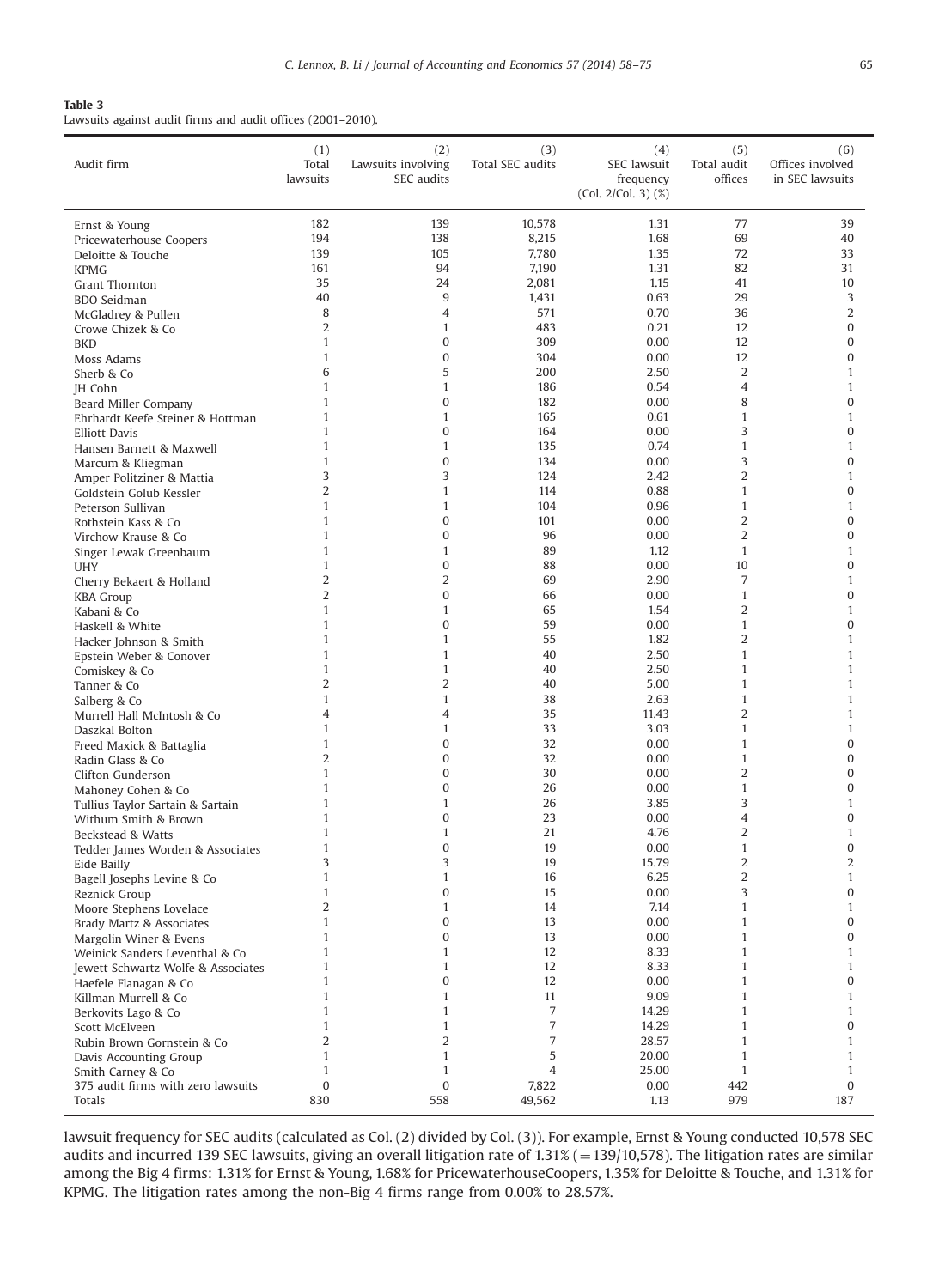Accounting misstatements and SEC lawsuits by year (2001–2010).

|       | (1)                                    | (2)                           | (3)                                       |
|-------|----------------------------------------|-------------------------------|-------------------------------------------|
|       | Panel A: SEC lawsuits against auditors |                               |                                           |
| Year  | Total SEC audits                       | Lawsuits involving SEC audits | SEC lawsuit frequency (Col. 1/Col. 2) (%) |
| 2001  | 4,190                                  | 41                            | 0.98                                      |
| 2002  | 6,031                                  | 43                            | 0.71                                      |
| 2003  | 5,009                                  | 69                            | 1.38                                      |
| 2004  | 4,312                                  | 70                            | 1.62                                      |
| 2005  | 4,652                                  | 60                            | 1.29                                      |
| 2006  | 5,138                                  | 93                            | 1.81                                      |
| 2007  | 6,009                                  | 55                            | 0.92                                      |
| 2008  | 5,640                                  | 39                            | 0.69                                      |
| 2009  | 4,528                                  | 59                            | 1.30                                      |
| 2010  | 4,053                                  | 29                            | 0.72                                      |
| Total | 49,562                                 | 558                           | 1.13                                      |

#### Panel B: Accounting misstatements

| Year  | Total SEC audits | Number of misstated financial reports | Misstatement frequency (Col. $1 /$ Col. $2)$ (%) |
|-------|------------------|---------------------------------------|--------------------------------------------------|
| 2001  | 4,190            | 489                                   | 11.67                                            |
| 2002  | 6,031            | 841                                   | 13.94                                            |
| 2003  | 5,009            | 837                                   | 16.71                                            |
| 2004  | 4,312            | 673                                   | 15.61                                            |
| 2005  | 4,652            | 533                                   | 11.46                                            |
| 2006  | 5,138            | 433                                   | 8.43                                             |
| 2007  | 6,009            | 394                                   | 6.56                                             |
| 2008  | 5,640            | 385                                   | 6.83                                             |
| 2009  | 4,528            | 312                                   | 6.89                                             |
| 2010  | 4,053            | 278                                   | 6.86                                             |
| Total | 49,562           | 5,175                                 | 10.44                                            |

Col. (5) reports the number of offices for each audit firm while Col. (6) shows how many offices are implicated in an SEC lawsuit. For example, the first row of [Table 3](#page-7-0) shows Ernst & Young has 77 offices, of which 39 (i.e., 50.7%) are sued in connection with their audits of SEC registrants.<sup>15</sup> In total there are 979 audit offices of which 187 (19.1%) are implicated in lawsuits for their audits of SEC registrants.

#### 4.4. Descriptive statistics

Table 4 reports the incidence of SEC lawsuits and accounting misstatements by year. In Panel A, the lawsuit frequency goes from 0.98% in 2001 to 0.72% in 2010, with no obvious time trend. In Panel B, the misstatement frequency declines from 11.67% in 2001 to 6.86% in 2010, with clear evidence of a downward trend starting in 2003. We control for these yearly variations by including year fixed effects in all the models. In total, there are 5,175 misstated annual reports in 49,562 SEC audits, giving an average misstatement frequency equal to 10.44%.

[Table 5](#page-9-0) provides descriptive statistics for the sample used to estimate the misstatement models. The estimation period is 2004–2010 because our measures of past litigation require information for the preceding three years. The mean value of the dependent variable (misstate<sub>it</sub>) indicates a misstatement rate of 8.8% between 2004 and 2010. The mean values of  $a$ udfirm\_lit<sub>it-3,t-1</sub> and  $a$ udoff\_lit<sub>it-3,t-1</sub> reveal 75.0% (32.8%) of companies are audited by firms (offices) that were sued during the previous three years. The mean number of lawsuits is 25.645 for audit firms (*audfirm\_nlit<sub>it-3,t-1</sub>*) and 0.861 for audit offices (audoff\_nlit<sub>it-3,t-1</sub>). When these variables are scaled by the number of SEC audits, the mean litigation rates are 0.8% for audit firms and 0.7% for audit offices. [Table 5](#page-9-0) also reports descriptive statistics for the control variables: company size, the book-to-market ratio, internal control weaknesses, lawsuits against clients, the proportion of clients from the US, and the proportion traded on a stock exchange.

#### 4.5. Main results

We test whether financial reporting quality is higher after auditors are sued by estimating Eq. [\(1\).](#page-4-0) The audit firm and audit office litigation variables are included together to determine whether there are incrementally significant effects on

<sup>&</sup>lt;sup>15</sup> Col. (5) reports the total number of offices with at least one SEC audit. Some offices conduct zero SEC audits but these are not counted in Col. (5) because we wish to compare Col. (5) with Col. (6), which reports the number of offices involved in at least one lawsuit involving an SEC registrant.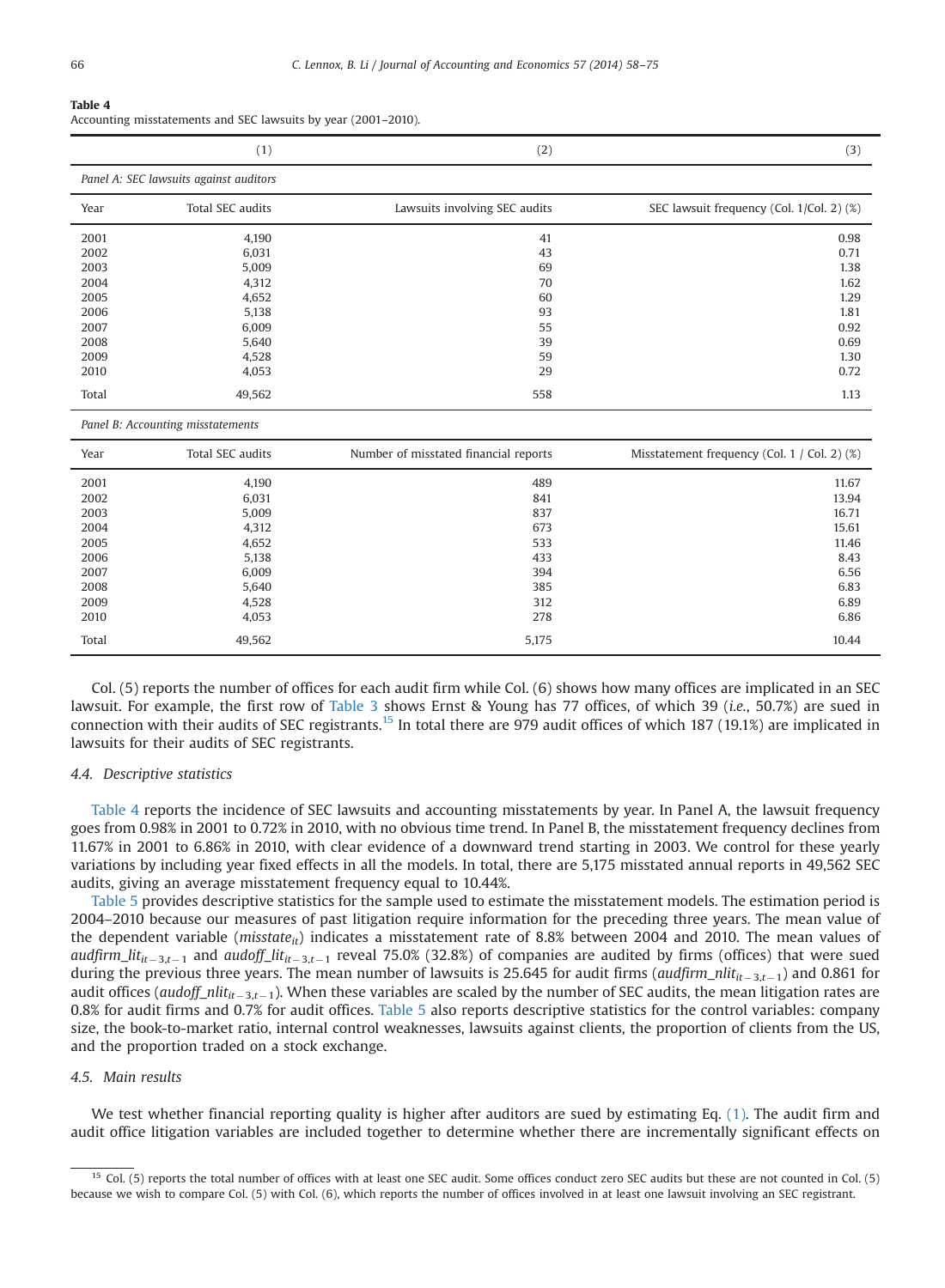<span id="page-9-0"></span>Descriptive statistics for the variables used in the misstatement models (2004–2010).

The misstatement models are estimated for the period 2004–2010 because we require three years of historic data to measure an auditor's experience of litigation during the previous three years ( $N=34.332$ ). The continuous variables are winsorized at the 1% and 99% percentiles to address the problem of outliers. See [Table 1](#page-5-0) for variable definitions.

|                                       | Mean     | Median   | Min      | Max    | St. dev. |
|---------------------------------------|----------|----------|----------|--------|----------|
| $misstate_{it}$                       | 0.088    | 0.000    | 0.000    | 1.000  | 0.283    |
| audfirm_lit $_{it-3,t-1}$             | 0.750    | 1.000    | 0.000    | 1.000  | 0.433    |
| audoff_lit $_{it-3,t-1}$              | 0.328    | 0.000    | 0.000    | 1.000  | 0.470    |
| audfirm_nlit $_{it-3,t-1}$            | 25.645   | 30.000   | 0.000    | 67.000 | 20.144   |
| audoff_nlit <sub>it</sub> _3t_1       | 0.861    | 0.000    | 0.000    | 7.000  | 1.626    |
| audfirm_nlit/ncli <sub>it-3.t-1</sub> | 0.008    | 0.010    | 0.000    | 0.021  | 0.006    |
| audoff_nlit/ncli <sub>it-3,t-1</sub>  | 0.007    | 0.000    | 0.000    | 0.097  | 0.017    |
| audfirm_lit_resid <sub>it-3.t-1</sub> | 0.000    | $-0.000$ | $-0.009$ | 0.020  | 0.004    |
| audoff_lit_resid <sub>it-3.t-1</sub>  | $-0.007$ | $-0.009$ | $-0.042$ | 0.086  | 0.020    |
| $Big4_{it}$                           | 0.652    | 1.000    | 0.000    | 1.000  | 0.476    |
| UScli <sub>ir</sub>                   | 0.971    | 1.000    | 0.000    | 1.000  | 0.169    |
| $Exchg_{it}$                          | 0.871    | 1.000    | 0.000    | 1.000  | 0.336    |
| $loss_{it}$                           | 0.351    | 0.000    | 0.000    | 1.000  | 0.477    |
| $M\mathcal{S}A_{it}$                  | 0.194    | 0.000    | 0.000    | 1.000  | 0.395    |
| $\text{cli\_litig}_{it-3,t-1}$        | 0.228    | 0.000    | 0.000    | 1.000  | 0.419    |
| $ln ta_{it}$                          | 19.428   | 19.781   | 9.792    | 25.042 | 2.802    |
| $BtM_{it}$                            | 0.418    | 0.346    | $-5.388$ | 6.186  | 1.096    |
| $S404_{it}$                           | 0.738    | 1.000    | 0.000    | 1.000  | 0.440    |
| $S404 \times$ IC <sub>it</sub>        | 0.068    | 0.000    | 0.000    | 1.000  | 0.251    |

financial reporting quality at both the firm-level and the office-level.<sup>16</sup> To ensure the firm-level and office-level litigation variables are constructed using a consistent sample, the litigation variables are constructed using the SEC lawsuits in which the audit offices can be identified  $(N=509$  lawsuits, as per [Table 2](#page-6-0)).

[Table 6](#page-10-0) finds significant negative coefficients on all four of the audit firm litigation variables. Therefore, litigation against audit firms predicts relatively higher financial reporting quality even for the offices not directly implicated in the lawsuits  $(\alpha_1$  < 0). Further, we find significant coefficients on all four of the audit office litigation variables. Therefore, the effects are incrementally stronger at the offices directly implicated in the lawsuits than at the non-accused offices of sued audit firms  $(\alpha_2$  < 0). We conclude that past litigation is associated with future financial reporting quality at the audit firm level (H<sub>1a</sub>), and there is an incremental effect at the accused audit offices  $(H_{1b})$ . These findings suggest that auditors' experiences of litigation affect financial reporting quality at both the audit firm level and the office level.

To assess the economic significance of these results, we estimate the likelihood of a misstatement for different values of the litigation variables, holding other variables constant at their mean values. Beginning with Col. (1) the misstatement probabilities are found to be: (1) 9.94% if the client's audit firm (and office) are not sued (*audfirm\_lit<sub>it-3,t-1</sub>=audoff\_lit<sub>it-3,t-1</sub>=0*), (2) 8.90% if the audit firm is sued but not the office (audfirm\_lit<sub>it-3,t-1</sub>=1 and audoff\_lit<sub>it-3,t-1</sub>=0), and (3) 8.08% if the audit office (and audit firm) are sued (audfirm\_lit<sub>it-3,t-1</sub>=audoff\_lit<sub>it-3,t-1</sub>=1). Thus, the misstatement probability declines from 9.94% in the case of no litigation, to 8.08% when the client's audit office is involved in litigation. Overall, these effects are economically significant as well as statistically significant. Similar results are found in Cols. (2) to (4). For example, in Col. (3) the misstatement probability declines from 9.08% in the case of no litigation to 8.52% if both the audit firm and audit office incur a litigation rate of 1%.

Results for the control variables are generally as expected. The significant positive coefficients on *misstate*<sub>it-1</sub> imply strong persistence in misreporting, *i.e.*, a company is more likely to misstate in year t if it misstated in year  $t-1$ . In addition, misstatements are more common in loss-making (loss<sub>it</sub>) and larger companies (lnta<sub>it</sub>), while they are less frequent for publicly traded companies ( $Exchg_{it}$ ) and companies with head-quarters in the US (UScli<sub>it</sub>).

#### 4.6. Big 4 versus non-Big 4 audit firms

Thus far, we have pooled the clients of large and small audit firms into one estimation sample. However, most audits are conducted by the Big 4 and they also incur the majority of lawsuits (see [Table 3\)](#page-7-0). Therefore, we investigate whether our results hold for both the small and large auditors. We begin by estimating the models in [Table 6](#page-10-0) for the sub-sample of non-Big 4 audits ( $N=11,942$ ). The results are reported in [Table 7.](#page-11-0) Consistent with [Table 6](#page-10-0), all the audit firm and audit office litigation variables have negative and statistically significant coefficients. Therefore, both our audit firm-level results  $(H_{1a})$ and our office-level results  $(H_{1b})$  hold in the non-Big 4 sub-sample.

<sup>&</sup>lt;sup>16</sup> Of the 433 audit firms in our sample, there are 367 audit firms with just one office. For these observations, the audit firm and audit office litigation variables are identical. Nevertheless, multicollinearity is not a problem as the single-office audit firms account for only 14.5% of the audits in our sample. In fact, the variance-inflation-factors for each variable are less than three in all of our tabulated models.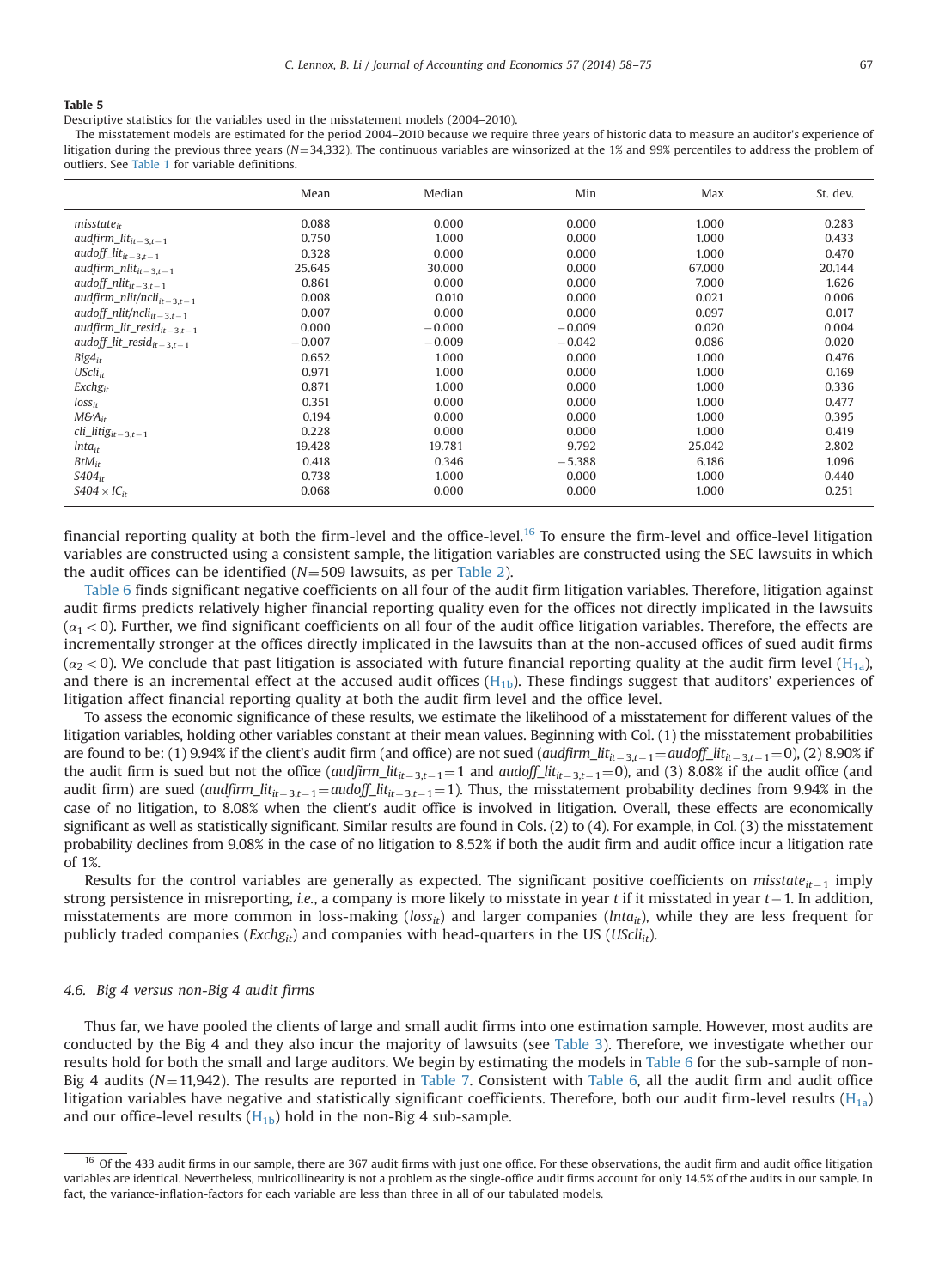<span id="page-10-0"></span>Accounting misstatements following audit firms' and audit offices' experiences of litigation. See [Table 1](#page-5-0) for variable definitions.  $N = 34.332$ .

| $audfirm\_lit_{it-3,t-1}$             | $-0.200**$<br>$(-2.04)$  |                          |                          |                         |
|---------------------------------------|--------------------------|--------------------------|--------------------------|-------------------------|
| audoff_lit $_{it-3,t-1}$              | $-0.167***$<br>$(-3.66)$ |                          |                          |                         |
| $audfirm\_nlit_{it-3,t-1}$            |                          | $-0.005***$<br>$(-2.14)$ |                          |                         |
| audoff_nlit $_{it-3,t-1}$             |                          | $-0.057***$<br>$(-2.61)$ |                          |                         |
| audfirm_nlit/ncli <sub>it-3.t-1</sub> |                          |                          | $-8.551***$<br>$(-2.50)$ |                         |
| audoff_nlit/ncli <sub>it-3.t-1</sub>  |                          |                          | $-2.860**$<br>$(-1.98)$  |                         |
| $audfirm\_lit\_resid_{it-3,t-1}$      |                          |                          |                          | $-6.734**$<br>$(-2.41)$ |
| audoff_lit_resid $_{it-3,t-1}$        |                          |                          |                          | $-2.021*$<br>$(-1.91)$  |
| $misstate_{it-1}$                     | $3.847***$               | $3.845***$               | $3.851***$               | 3.851***                |
|                                       | (23.63)                  | (23.65)                  | (23.65)                  | (23.65)                 |
| $Big4_{it}$                           | 0.047                    | 0.085                    | $-0.054$                 | $-0.172*$               |
|                                       | (0.31)                   | (0.59)                   | $(-0.51)$                | $(-1.74)$               |
| $ln ta_{it}$                          | $0.047***$               | $0.044***$               | $0.045***$               | $0.045***$              |
|                                       | (3.72)                   | (3.45)                   | (3.42)                   | (3.47)                  |
| $loss_{it}$                           | $0.113***$               | $0.116***$               | $0.115***$               | $0.112***$              |
|                                       | (2.20)                   | (2.33)                   | (2.28)                   | (2.29)                  |
| $M\mathcal{S}A_{it}$                  | 0.096                    | 0.093                    | 0.092                    | 0.092                   |
|                                       | (1.49)                   | (1.50)                   | (1.46)                   | (1.45)                  |
| $S404_{it}$                           | $-0.015$                 | $-0.012$                 | $-0.011$                 | $-0.006$                |
|                                       | $(-0.24)$                | $(-0.21)$                | $(-0.18)$                | $(-0.10)$               |
| $S404 \times$ IC <sub>it</sub>        | 0.057                    | 0.047                    | 0.045                    | 0.046                   |
|                                       | (0.45)                   | (0.36)                   | (0.36)                   | (0.36)                  |
| $BtM_{it}$                            | 0.002                    | 0.002                    | 0.000                    | 0.000                   |
|                                       | (0.10)                   | (0.08)                   | (0.00)                   | (0.02)                  |
| $Exchg_{it}$                          | $-0.183**$               | $-0.212**$               | $-0.211**$               | $-0.211***$             |
|                                       | $(-2.05)$                | $(-2.41)$                | $(-2.39)$                | $(-2.38)$               |
| <b>UScli</b> t                        | $-0.357***$              | $-0.370***$              | $-0.361***$              | $-0.363***$             |
|                                       | $(-2.62)$                | $(-2.70)$                | $(-2.61)$                | $(-2.63)$               |
| $cli\_litig_{it-3,t-1}$               | $-0.042$                 | $-0.037$                 | $-0.042$                 | $-0.045$                |
|                                       | $(-1.22)$                | $(-1.17)$                | $(-1.24)$                | $(-1.30)$               |
| intercept                             | $-3.393***$              | $-3.396***$              | $-3.371***$              | $-3.378***$             |
|                                       | $(-13.90)$               | $(-13.73)$               | $(-13.10)$               | $(-13.57)$              |
| Industry dummies?                     | Yes                      | Yes                      | Yes                      | Yes                     |
| Year dummies?                         | Yes                      | Yes                      | Yes                      | Yes                     |
| Pseudo $R$ -squared $(\%)$            | 38.94                    | 38.94                    | 38.92                    | 38.91                   |

The models are estimated using logistic regression with standard errors adjusted for two-way clustering on each company and audit firm. \* Statistically significant at the 10% level (two-tailed).

\*\* Statistically significant at the 5% level (two-tailed).

\*\*\* Statistically significant at the 1% level (two-tailed).

Ideally, we would like to estimate the same models for the sub-sample of Big 4 audits. However, there is a lack of variation in the audit firm litigation variables within the Big 4 sample. For example, the *audfirm*  $lit_{it-3,t-1}$  variable is equal to one for every Big 4 audit because each Big 4 firm is sued at least once in every three year window. Likewise, the other three litigation variables display little variation because each Big 4 firm experiences a similar rate of litigation. [\(Table 3](#page-7-0) shows the litigation rates for the Big 4 audit firms are 1.31%, 1.68%, 1.35% and 1.31%.) While this problem affects the audit firm litigation variables, it does not affect the audit office litigation variables as there is plenty of variation in offices' past experiences of litigation. This can be seen from [Table 3](#page-7-0), which shows 143 Big 4 offices are involved in litigation while 157 Big 4 offices are not involved.

Given these issues, we estimate the misstatement models on the Big 4 sub-sample ( $N=22,390$ ) using the audit office litigation variables but not the audit firm litigation variables. The results are reported in [Table 8](#page-11-0). Consistent with Table 6, all the audit office litigation variables have negative and statistically significant coefficients. Therefore, we find that the litigation experiences of Big 4 audit offices are positively associated with subsequent financial reporting quality.

## 4.7. The accentuating effect of client size

We are unable to measure the severity of audit lawsuits using settlements data because settlements are usually not disclosed. As an alternative, we expect a lawsuit involving a larger audit client has more serious consequences for the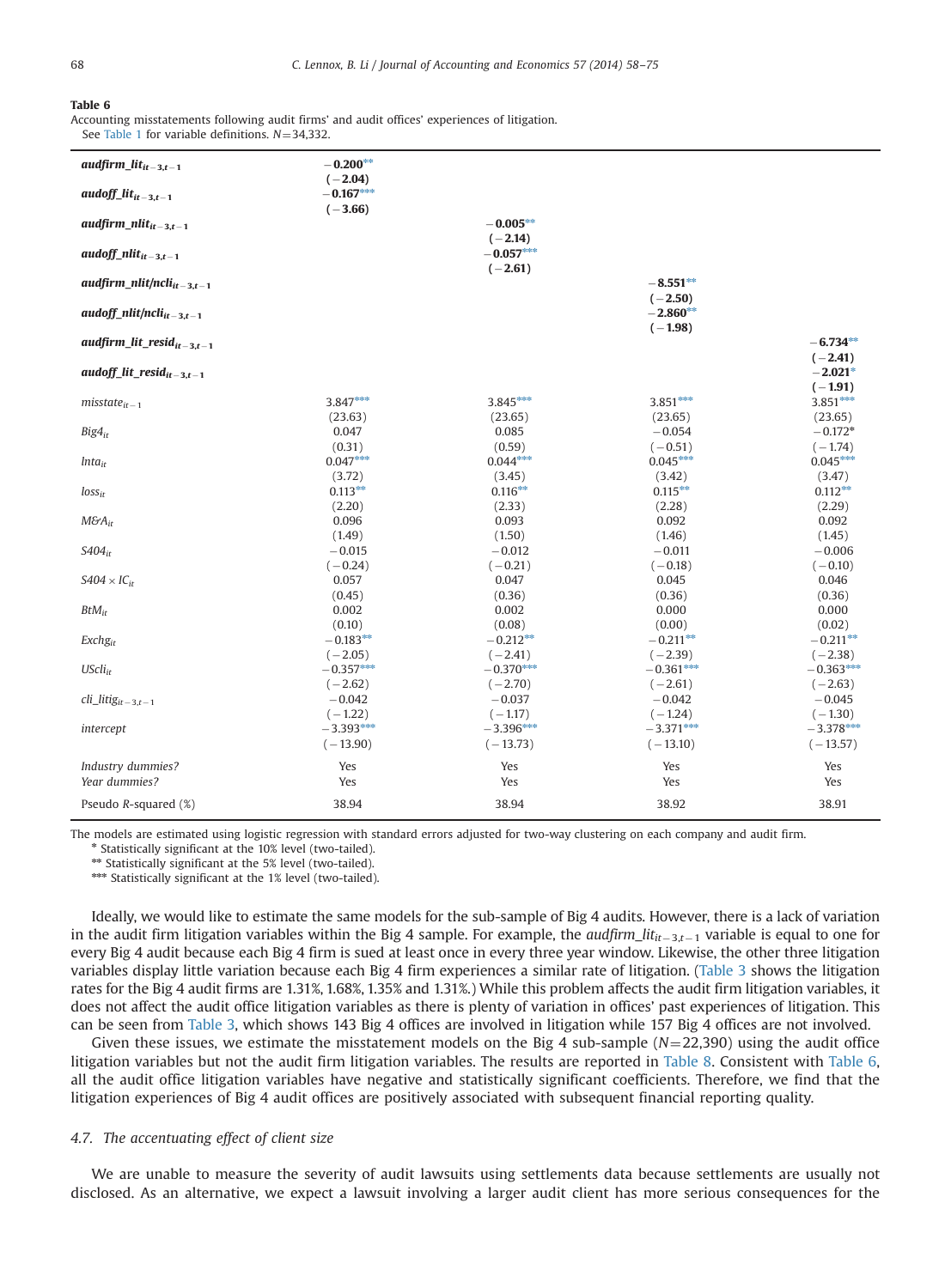<span id="page-11-0"></span>Results for the clients of non-Big 4 audit firms.

See [Table 1](#page-5-0) for variable definitions.  $N=11,942$ . We include the same control variables as in [Table 6](#page-10-0) but results for the control variables are not reported for the sake of brevity.

| audfirm_lit $_{it-3,t-1}$<br>audoff_lit $_{it-3,t-1}$<br>audfirm_nlit <sub>it-3.t-1</sub><br>audoff_nlit <sub>it – 3</sub> $t-1$<br>audfirm_nlit/ncli <sub>it-3.t-1</sub><br>audoff_nlit/ncli <sub>it-3.t-1</sub><br>audfirm_lit_resid <sub>it-3t-1</sub><br>audoff_lit_resid <sub>it-3.t-1</sub> | $-0.191***$<br>$(-2.00)$<br>$-0.396***$<br>$(-3.23)$ | $-0.003*$<br>$(-1.68)$<br>$-0.171***$<br>$(-2.94)$ | $-8.118***$<br>$(-2.64)$<br>$-2.415*$<br>$(-1.76)$ | $-7.759***$<br>$(-2.48)$<br>$-1.132*$<br>$(-1.73)$ |
|---------------------------------------------------------------------------------------------------------------------------------------------------------------------------------------------------------------------------------------------------------------------------------------------------|------------------------------------------------------|----------------------------------------------------|----------------------------------------------------|----------------------------------------------------|
| Control variables?<br>Industry dummies?<br>Year dummies?                                                                                                                                                                                                                                          | Yes<br>Yes<br>Yes                                    | <b>Yes</b><br>Yes<br>Yes                           | Yes<br>Yes<br>Yes                                  | Yes<br>Yes<br>Yes                                  |
| Pseudo $R$ -squared $(\%)$                                                                                                                                                                                                                                                                        | 29.54                                                | 29.42                                              | 29.45                                              | 29.45                                              |

The models are estimated using logistic regression with standard errors adjusted for twoway clustering on each company and audit firm.

\* Statistically significant at the 10% level (two-tailed).

\*\* Statistically significant at the 5% level (two-tailed).

\*\*\* Statistically significant at the 1% level (two-tailed).

#### Table 8

Results for the clients of Big 4 audit firms.

See [Table 1](#page-5-0) for variable definitions.  $N=22,390$ . We include the same control variables as in [Table 6](#page-10-0) but results for the control variables are not reported for the sake of brevity.

| audoff_lit $_{it-3,t-1}$                 | $-0.152***$<br>$(-2.41)$ |                          |                          |                          |
|------------------------------------------|--------------------------|--------------------------|--------------------------|--------------------------|
| audoff_nlit <sub>it-3.t-1</sub>          |                          | $-0.062***$<br>$(-3.53)$ |                          |                          |
| audoff_nlit/ncli <sub>it-3.t-1</sub>     |                          |                          | $-3.576***$<br>$(-2.64)$ |                          |
| audoff lit resid <sub>it - 3</sub> $t-1$ |                          |                          |                          | $-2.704***$<br>$(-2.36)$ |
| Control variables?                       | Yes                      | Yes                      | Yes                      | Yes                      |
| Industry dummies?                        | <b>Yes</b>               | Yes                      | Yes                      | Yes                      |
| Year dummies?                            | Yes                      | Yes                      | Yes                      | Yes                      |
| Pseudo $R$ -squared $(\%)$               | 45.33                    | 45.37                    | 45.32                    | 45.31                    |

The models are estimated using logistic regression with standard errors adjusted for twoway clustering on each company and audit office.

\*Statistically significant at the 10% level (two-tailed).

\*\* Statistically significant at the 5% level (two-tailed).

\*\*\* Statistically significant at the 1% level (two-tailed).

auditor. Therefore, we examine whether the impact of litigation on misstatements is stronger when lawsuits involve larger clients. Our first size measure is computed as the aggregate total assets of audit firm i's sued clients divided by the aggregate total assets of all audit firm i's clients during the previous three years. This captures the importance of the suing clients relative to the audit firm's entire portfolio of clients. Our second size measure is the mean assets of audit firm i's sued clients divided by the mean assets of all audit firm i's clients during the previous three years. This captures the average size of the suing clients relative to the average sizes of all the audit firm's clients.

In [Table 9,](#page-12-0) Cols. (1) to (4) use the first size measure while Cols. (5) to (8) use the second measure (both measures are labeled as *audfirm\_litclisize*<sub>it-3,t-1</sub>). The *audfirm\_litclisize*<sub>it-3,t-1</sub> coefficients are found to be negative and incrementally significant in all eight columns. Therefore, financial reporting quality is higher after audit firms are sued for their audits of larger companies. This is consistent with larger lawsuits having a bigger impact on financial reporting quality than smaller lawsuits. The eight audit firm litigation coefficients remain negative and statistically significant, consistent with lawsuits having an effect on financial reporting quality even when they involve small companies.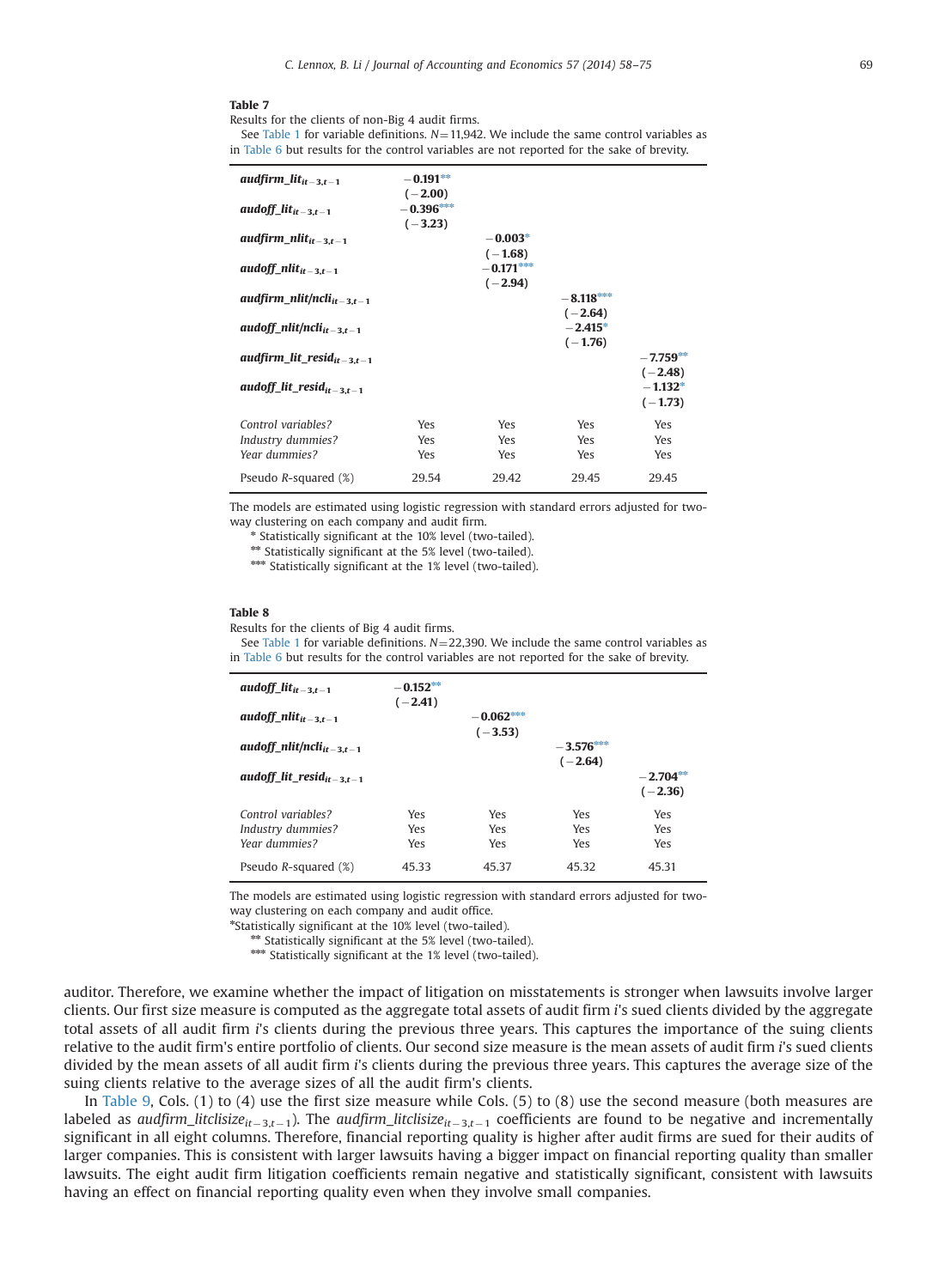<span id="page-12-0"></span>The accentuating effect of the size of suing clients.

See [Table 1](#page-5-0) for variable definitions.  $N=34,332$ . We include the same control variables as in [Table 6](#page-10-0) but results for the control variables are not reported for the sake of brevity.

|                                                                                   | audfirm_litclisize <sub>it-3,t-1</sub> equals the aggregate total<br>assets of the audit firm's sued clients divided by the<br>aggregate total assets of all the audit firm's clients<br>during the previous three years. |                                        |                                        |                                        | audfirm litclisize <sub>it-3t-1</sub> equals the mean assets of the<br>audit firm's sued clients divided by the mean assets of<br>all of the audit firm's clients during the previous three years. |                                       |                                      |                                       |
|-----------------------------------------------------------------------------------|---------------------------------------------------------------------------------------------------------------------------------------------------------------------------------------------------------------------------|----------------------------------------|----------------------------------------|----------------------------------------|----------------------------------------------------------------------------------------------------------------------------------------------------------------------------------------------------|---------------------------------------|--------------------------------------|---------------------------------------|
| $\it audfirm\_lit_{it-3,t-1}$<br>audoff_lit $_{it-3,t-1}$                         | $-0.146*$<br>$(-1.72)$<br>$-0.166***$<br>$(-4.53)$                                                                                                                                                                        |                                        |                                        |                                        | $-0.173*$<br>$(-1.94)$<br>$-0.132***$<br>$(-2.93)$                                                                                                                                                 |                                       |                                      |                                       |
| audfirm_nlit $_{it-3,t-1}$<br>audoff_nlit <sub>it-3,t-1</sub>                     |                                                                                                                                                                                                                           | $-0.004**$<br>$(-2.00)$<br>$-0.063***$ |                                        |                                        |                                                                                                                                                                                                    | $-0.004**$<br>$(-2.20)$<br>$-0.048**$ |                                      |                                       |
| audfirm_nlit/ncli <sub>it-3,t-1</sub>                                             |                                                                                                                                                                                                                           | $(-3.37)$                              | $-7.372**$<br>$(-2.29)$<br>$-3.210***$ |                                        |                                                                                                                                                                                                    | $(-2.19)$                             | $-8.832**$<br>$(-2.55)$<br>$-1.986*$ |                                       |
| audoff_nlit/ncli <sub>it – 3,t – 1</sub><br>audfirm_lit_resid <sub>it-3.t-1</sub> |                                                                                                                                                                                                                           |                                        | $(-2.51)$                              | $-5.324**$<br>$(-2.00)$                |                                                                                                                                                                                                    |                                       | $(-1.67)$                            | $-6.435***$<br>$(-2.34)$              |
| audoff_lit_resid <sub>it-3t-1</sub><br>audfirm_litclisize $_{it-3,t-1}$           | $-0.148***$                                                                                                                                                                                                               | $-0.165***$                            | $-0.158***$                            | $-1.975**$<br>$(-2.33)$<br>$-0.155***$ | $-0.001***$                                                                                                                                                                                        | $-0.001***$                           | $-0.001***$                          | $-1.298*$<br>$(-1.65)$<br>$-0.001***$ |
| audoff_litclisize $_{it-3,t-1}$                                                   | $(-5.36)$<br>$-0.019$<br>$(-0.32)$                                                                                                                                                                                        | $(-4.40)$<br>0.125<br>(0.82)           | $(-4.18)$<br>0.068<br>(0.44)           | $(-4.24)$<br>$-0.015$<br>$(-0.29)$     | $(-5.78)$<br>$-0.006$<br>$(-1.45)$                                                                                                                                                                 | $(-5.76)$<br>$-0.005$<br>$(-1.36)$    | $(-5.87)$<br>$-0.008**$<br>$(-1.98)$ | $(-5.90)$<br>$-0.009*$<br>$(-1.84)$   |
| Control variables?<br>Industry dummies?<br>Year dummies?                          | Yes<br>Yes<br>Yes                                                                                                                                                                                                         | Yes<br>Yes<br>Yes                      | Yes<br>Yes<br>Yes                      | Yes<br>Yes<br>Yes                      | Yes<br>Yes<br>Yes                                                                                                                                                                                  | Yes<br>Yes<br>Yes                     | Yes<br>Yes<br>Yes                    | Yes<br>Yes<br>Yes                     |
| Pseudo $R$ -squared $(\%)$                                                        | 38.96                                                                                                                                                                                                                     | 38.97                                  | 38.95                                  | 38.93                                  | 38.96                                                                                                                                                                                              | 38.97                                 | 38.96                                | 38.95                                 |

The models are estimated using logistic regression with standard errors adjusted for two-way clustering on each company and audit firm. \* Statistically significant at the 10% level (two-tailed).

\*\* Statistically significant at the 5% level (two-tailed).

\*\*\* Statistically significant at the 1% level (two-tailed).

We do the same analysis at the audit office level, by measuring the size of the suing companies relative to the size of the office's entire client portfolio and relative to the mean size of the office's clients (both measures are labeled as audoff litclisize<sub>it-3,t-1</sub>). In these tests, only two of the eight audoff litclisize<sub>it-3,t-1</sub> coefficients are negative and incrementally significant. Therefore, we find little evidence of an incremental size effect at the audit office level. Nevertheless, the eight audit office litigation coefficients remain negative and statistically significant, consistent with lawsuits causing an improvement in financial reporting quality among the accused audit offices.

#### 5. Supplementary analyses

## 5.1. Income-increasing versus income-decreasing misstatements

As noted by [Hennes et al. \(2008\),](#page-16-0) accounting misstatements include both irregularities (i.e., intentional misstatements) and errors (*i.e.*, unintentional misstatements). Ex ante, it is unclear whether lawsuits against auditors would reduce the incidence of both types of misstatement or just the intentional misstatements. On one hand, a lawsuit may motivate an auditor to work harder and an increase in auditor effort is likely to reduce the incidence of both accidental and intentional misstatements. On the other hand, auditors are more likely to be sued when their clients deliberately overstate ([St. Pierre](#page-17-0) [and Anderson, 1984;](#page-17-0) [Kellogg, 1984\)](#page-16-0). As auditors have asymmetric loss functions with respect to overstatements and understatements ([Hillegeist, 1999](#page-16-0); [Kinney and Martin, 1994](#page-16-0)), their recent experiences of litigation may primarily affect the incidence of overstatements.

To shed light on this, we estimate a multinomial logit model in which the dependent variable indicates one of three possible outcomes: (1) overstatement, (2) understatement, and (3) no misstatement. To determine the sign of the misstatement, we use the coding in Audit Analytics to identify the impact of the misstatement on net income and/or stockholder equity. Overstatements and understatements would be expected to occur with approximately equal frequency if all misstatements represented accidental reporting errors rather than intentional misstatements. In the period 2004–2010, there are 2,461 overstatements compared with just 544 understatements. The fact overstatements are much more common than understatements is consistent with many of the overstatements being intentional rather than accidental. There are 3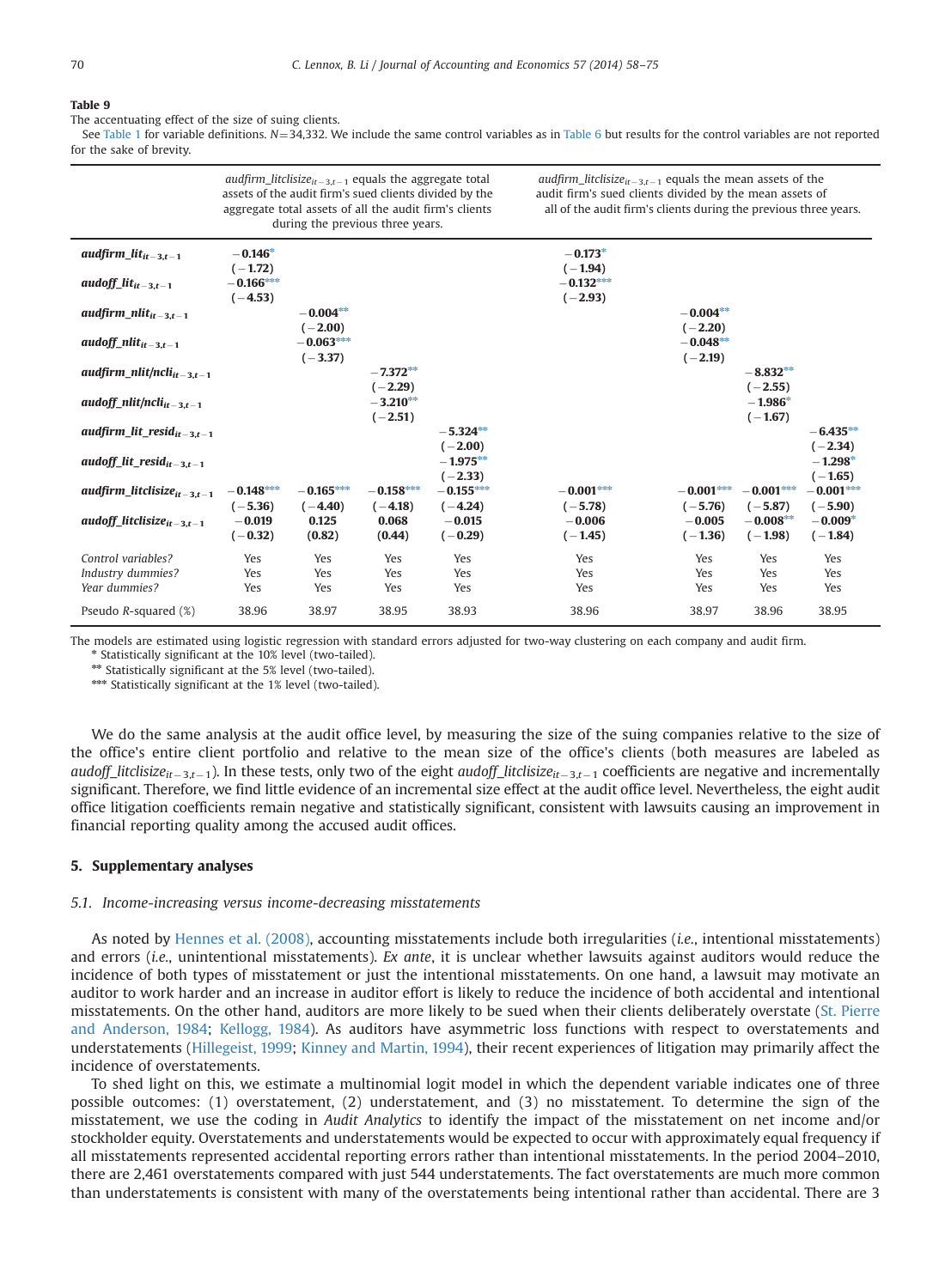<span id="page-13-0"></span>misstatements in which the sign of the misstatement is unavailable from Audit Analytics and these are dropped from the sample.

We find significant negative coefficients on all of the audit firm litigation variables in the models predicting overstatements (the z-statistics range from -1.84 to -3.44). This is consistent with companies being less (more) likely to overstate after their audit firms are sued (not sued). Similarly, we find significant negative coefficients on all of the audit office litigation variables in the regressions explaining overstatements (the z-statistics range from  $-1.72$  to  $-3.57$ ). Thus, the litigation experiences of both audit firms and audit offices are significant predictors of future overstatements. In contrast, the audit firm and audit office litigation variables are statistically insignificant in the models predicting understatements. These results suggest auditors' recent experiences of litigation primarily affect the incidence of overstatements rather than understatements.

## 5.2. Abnormal accruals

Our main results on financial reporting quality are obtained using data on accounting misstatements. We feel this is better than using abnormal accruals for three reasons. First, there are strong conceptual arguments and clear evidence linking lawsuits to GAAP violations [\(Palmrose and Scholz, 2004](#page-16-0); [Hennes et al., 2008;](#page-16-0) [Cheng et al., 2013](#page-16-0)). Whereas restatements are issued due to non-GAAP reporting ([Palmrose and Scholz, 2004\)](#page-16-0), abnormal accruals often reflect within-GAAP earnings management for which auditors are not liable [\(Ettredge et al., 2010\)](#page-16-0). Second, the abnormal accruals metric is a notoriously noisy measure of financial reporting quality (e.g., [Dechow et al., 2010\)](#page-16-0). Third, computation of the abnormal accruals variable requires data from COMPUSTAT which greatly reduces the size of our sample. In contrast, restatements data are available for all SEC registrants from Audit Analytics.

Nevertheless, prior studies find auditors are more likely to be sued when their clients report income-increasing abnormal accruals ([Lys and Watts, 1994](#page-16-0); [Heninger, 2001\)](#page-16-0). Therefore, it is useful to test whether there is any evidence linking an auditor's past experience of litigation to future signed abnormal accruals. We estimate signed abnormal accruals  $(ab_1acc_{it})$ using the residuals from the cross-sectional [Jones \(1991\)](#page-16-0) model. The data required from COMPUSTAT to estimate abnormal accruals causes the number of audit firms in our sample to drop from 433 to just 215. We re-estimate the models in [Table 6](#page-10-0) after replacing the misstatement dependent variable with signed abnormal accruals  $(ab_acc_{it})$ . Consistent with companies having less aggressive financial reporting after their audit firms are sued, we find negative coefficients on all eight of the litigation variables. The coefficients are statistically significant for three of the four audit firm litigation variables and for two of the four audit office litigation variables. In sum, we find some corroborating evidence when abnormal accruals are used as the measure of financial reporting quality. However, the results are more compelling when we use accounting misstatements.<sup>17</sup>

### 5.3. Changes in auditors' client portfolios

Client characteristics are unlikely to explain our results for two reasons. First, our models are estimated using clients not involved in litigation against their auditors and the characteristics of these non-suing clients are not associated with auditors' past experiences of litigation (see [Appendix\)](#page-14-0). Second, our two litigation residual variables (audfirm\_lit\_resid<sub>it-3,t-1</sub> and  $audoff\_lit\_resid_{it-3,t-1}$  are, by construction, orthogonal to these client characteristics.

Nevertheless, the characteristics of auditors' client portfolios could change after auditors are sued. Therefore, even if auditors do not take steps to improve, a change in financial reporting quality might be observed if sued (non-sued) auditors become more (less) careful with respect to the clients they audit. Consistent with this, prior studies find high litigation risk is associated with an increased frequency of auditor resignations ([Krishnan and Krishnan, 1997](#page-16-0); [Shu, 2000](#page-17-0)). Therefore, we re-estimate our models after dropping all observations in which companies change auditor. Our results are virtually unchanged. This is perhaps unsurprising as auditor change observations account for only a small proportion of our sample. Because our results hold even after dropping auditor change observations, our results are unlikely to be attributable to changes in auditors' client portfolios.18

#### 6. Conclusions

Prior studies in the audit literature investigate the determinants of litigation against audit firms. Our study is different because we argue that the experience of being sued can convey new information to an auditor causing a change in the auditor's behavior. In particular, the experience of being sued (not sued) can lead to higher (lower) financial reporting subsequent to the litigation. Consistent with this prediction, we find misstatements of the audited financial statements

<sup>&</sup>lt;sup>17</sup> Similarly, the results are suggestive rather than compelling when we use alternative methods for estimating abnormal accruals. Using the modified Jones model of [Dechow et al. \(1995\)](#page-16-0), we find significant negative coefficients for all four of the audit firm litigation variables and for two of the four audit office litigation variables. Using the modified model of [Francis et al. \(2005\)](#page-16-0) and the non-linear model of [Ball and Shivakumar \(2006\)](#page-16-0), we find a significant negative coefficient for one of the four audit firm litigation variables and for all four of the audit office litigation variables.

<sup>&</sup>lt;sup>18</sup> We drop auditor dismissals as well as auditor resignations because both types of auditor change could alter the riskiness of an audit firm's client portfolio. Our results also continue to hold if we only drop auditor resignations.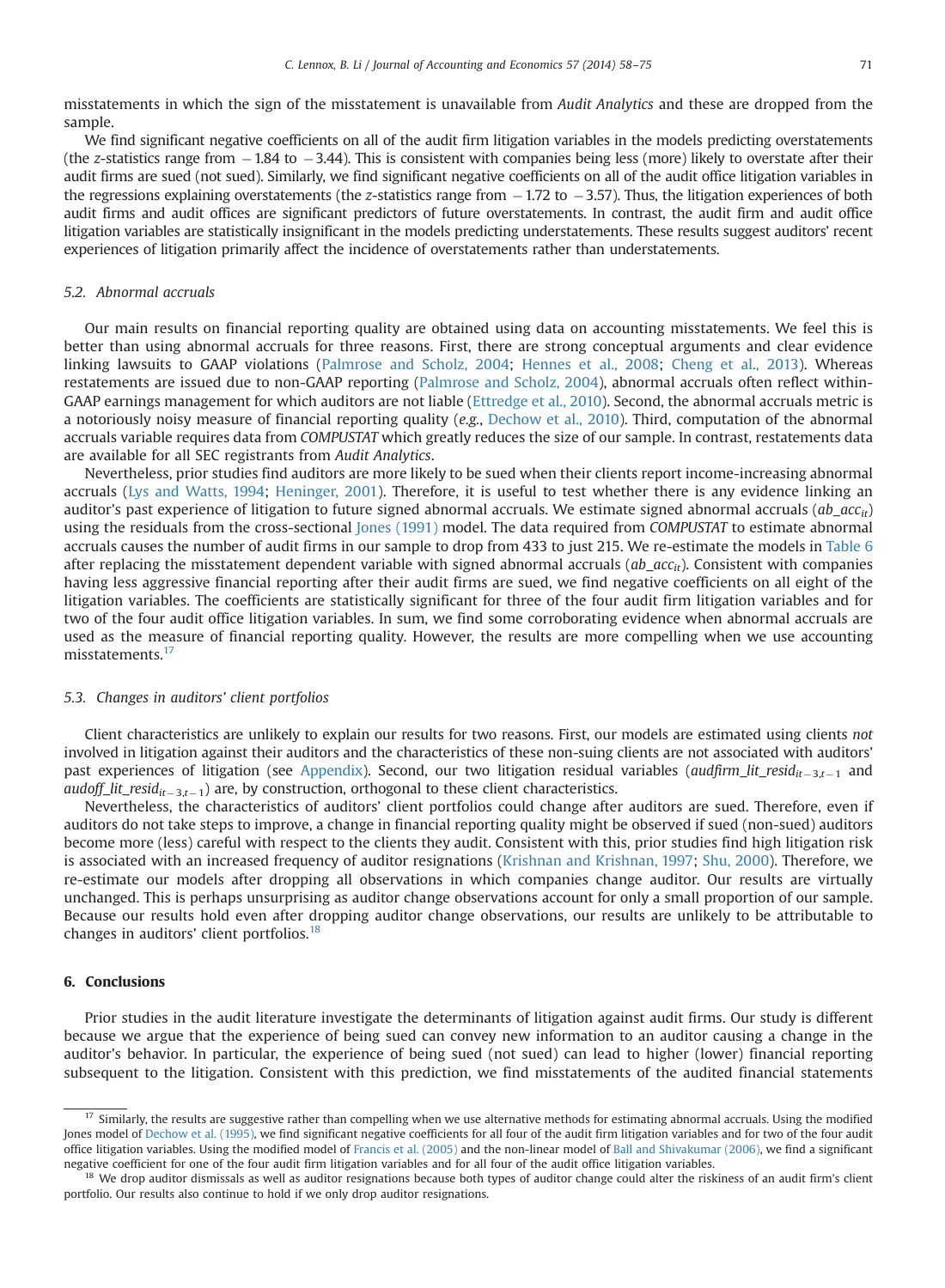<span id="page-14-0"></span>occur less (more) often after auditors are sued (not sued). These results hold when litigation is measured at both the audit firm level and the audit office level. Moreover, the office-level and firm-level effects are incremental to each other. We conclude that financial reporting quality is affected by auditors' past experiences of litigation and these effects are stronger at the offices accused of sub-standard auditing. These findings are important because they further our understanding about how auditor litigation affects financial reporting quality.

# Appendix

The misstatement models are estimated using clients not involved in lawsuits against their auditors. To ensure our litigation variables do not inadvertently capture the risk characteristics of these non-suing clients, we construct litigation variables that are orthogonal to client characteristics. Specifically, we regress auditors' litigation rates on the characteristics of auditors' non-suing clients and we take the residuals from these models. The mean residuals are then computed at the audit firm level (audfirm\_lit\_resid<sub>it-3,t-1</sub>) and the audit office level (audoff\_lit\_resid<sub>it-3,t-1</sub>) for the previous three years. The litigation models are shown in Eqs.  $(A.1)$  and  $(A.2)$  $(A.2)$ :

```
audf irm_nlit / ncli<sub>it</sub> = \alpha_0 + \alpha_1 Big4<sub>i</sub> + \alpha_2 mlnta<sub>it</sub> + \alpha_3 %Exchg<sub>it</sub> + \alpha_4 %loss<sub>it</sub> + \alpha_5 %UScli<sub>it</sub>
                          +\alpha_6 %bankruptcy<sub>it</sub> +\alpha_7 %Goingcon<sub>it</sub> +\alpha_8 mgrowth<sub>it</sub> + Industry effects + Year dummies +e_{it} (A.1)
```
audoff \_nlit/ncli<sub>it</sub> =  $\alpha_0 + \alpha_1$  Big $4_i + \alpha_2$  mlnta<sub>it</sub> +  $\alpha_3$  %Exchg<sub>it</sub> +  $\alpha_4$  %loss<sub>it</sub> +  $\alpha_5$  %UScli<sub>it</sub>  $+\alpha_6$  %bankruptcy<sub>it</sub> +  $\alpha_7$  %Goingcon<sub>it</sub> +  $\alpha_8$  mgrowth<sub>it</sub> + Industry effects + Year dummies +  $e_{it}$ , (A.2)

#### Table A.1

Audit firms' litigation rates and the characteristics of their non-suing clients.

### audf irm\_nlit / ncli<sub>it</sub> =  $\alpha_0 + \alpha_1 Big4_i + \alpha_2 mlnta_{it} + \alpha_3$ %Exchg<sub>it</sub> +  $\alpha_4$ %loss<sub>it</sub> +  $\alpha_5$ %UScli<sub>it</sub>  $+\alpha_6$ %bankruptcy<sub>it</sub> + $\alpha_7$ %Goingcon<sub>it</sub> + $\alpha_8$ mgrowth<sub>it</sub> + Industry effects + Year dummies +  $e_{it}$ . (A.1)

| Sample period                | (1)        | (2)        | (3)        | (4)        | (5)        | (6)        | (7)        |
|------------------------------|------------|------------|------------|------------|------------|------------|------------|
|                              | 2001-2003  | 2002-2004  | 2003-2005  | 2004-2006  | 2005-2007  | 2006-2008  | 2007-2009  |
| $Big4_i$                     | $0.014***$ | $0.017***$ | $0.013***$ | $0.014***$ | $0.015***$ | $0.014***$ | $0.014***$ |
|                              | (2.36)     | (3.71)     | (8.40)     | (7.32)     | (3.83)     | (4.26)     | (3.05)     |
| $mlnta_{it}$                 | $-0.003$   | $-0.003$   | $-0.001$   | $-0.001$   | $-0.003$   | $-0.002$   | $-0.004$   |
|                              | $(-0.90)$  | $(-1.42)$  | $(-1.41)$  | $(-1.62)$  | $(-1.19)$  | $(-0.94)$  | $(-1.21)$  |
| $\chi$ Exchg <sub>it</sub>   | 0.004      | 0.004      | 0.002      | 0.002      | 0.009      | 0.006      | 0.009      |
|                              | (0.77)     | (0.85)     | (0.71)     | (0.90)     | (1.16)     | (0.79)     | (0.96)     |
| $\chi$ loss <sub>it</sub>    | $-0.003$   | $-0.012$   | $-0.005$   | $-0.006$   | 0.008      | 0.009      | 0.006      |
|                              | $(-0.43)$  | $(-1.63)$  | $(-1.13)$  | $(-1.25)$  | (0.88)     | (0.98)     | (0.56)     |
| $\%$ UScli <sub>it</sub>     | 0.000      | 0.006      | 0.002      | 0.003      | 0.004      | 0.008      | 0.009      |
|                              | (0.01)     | (0.73)     | (0.32)     | (0.43)     | (1.09)     | (1.20)     | (1.33)     |
| $%$ bankruptcy <sub>it</sub> | 0.003      | $-0.005$   | $-0.008*$  | $-0.012*$  | $-0.011$   | $-0.022$   | $-0.014$   |
|                              | (0.61)     | $(-1.18)$  | $(-1.93)$  | $(-1.77)$  | $(-1.51)$  | $(-1.14)$  | $(-1.25)$  |
| $%Goingcon_{it}$             | $-0.007$   | 0.000      | 0.005      | 0.004      | $-0.010$   | $-0.004$   | $-0.007$   |
|                              | $(-1.04)$  | (0.01)     | (1.00)     | (0.85)     | $(-0.94)$  | $(-0.33)$  | $(-0.52)$  |
| $mgrowth_{it}$               | 0.000      | 0.000      | $-0.000$   | 0.000      | 0.000      | 0.000      | $-0.000$   |
|                              | (0.62)     | (0.61)     | $(-0.71)$  | (0.57)     | (0.35)     | (0.93)     | $(-0.35)$  |
| Industry dummies?            | Yes        | Yes        | Yes        | Yes        | Yes        | Yes        | Yes        |
| Year dummies?                | Yes        | Yes        | Yes        | Yes        | Yes        | Yes        | Yes        |
| No. of audit-firm years      | 762        | 880        | 932        | 982        | 1,021      | 1,021      | 950        |
| $R$ -squared $(\%)$          | 1.47       | 1.90       | 1.51       | 1.36       | 2.24       | 1.72       | 1.72       |

The standard errors are adjusted for time-series dependence by clustering on each audit firm (t-statistics in parentheses). Variable definitions

audfirm\_nlit/ncli<sub>it</sub>=the number of lawsuits against audit firm i in year t, scaled by the number of public company audits by audit firm i in year t. Big4<sub>i</sub>=1 if audit firm *i* is one of the Big 4 audit firms, 0 otherwise. mlnta<sub>it</sub>=mean value of the log of total assets for all of audit firm *i*'s clients in year t. *%Exchg<sub>it</sub>* = the proportion of audit firm i's clients in year t traded on public stock exchange.  $\%$ loss<sub>it</sub>=the proportion of audit firm i's clients in year t reporting losses. %UScli<sub>it</sub> = the proportion of audit firm i's clients in year t that are US companies. %bankruptcy<sub>it</sub> = the proportion of audit firm i's clients in year t going bankrupt. %Goingcon<sub>it</sub> = the proportion of audit firm i's clients in year t receiving going concern opinions. mgrowth<sub>it</sub> = the mean value of the growth of sales revenue from year  $t-1$  to year t for all of audit firm i's clients.

\* Statistically significant at the 10% level (two-tailed).

\*\* Statistically significant at the 5% level (two-tailed).

\*\*\* Statistically significant at the 1% level (two-tailed).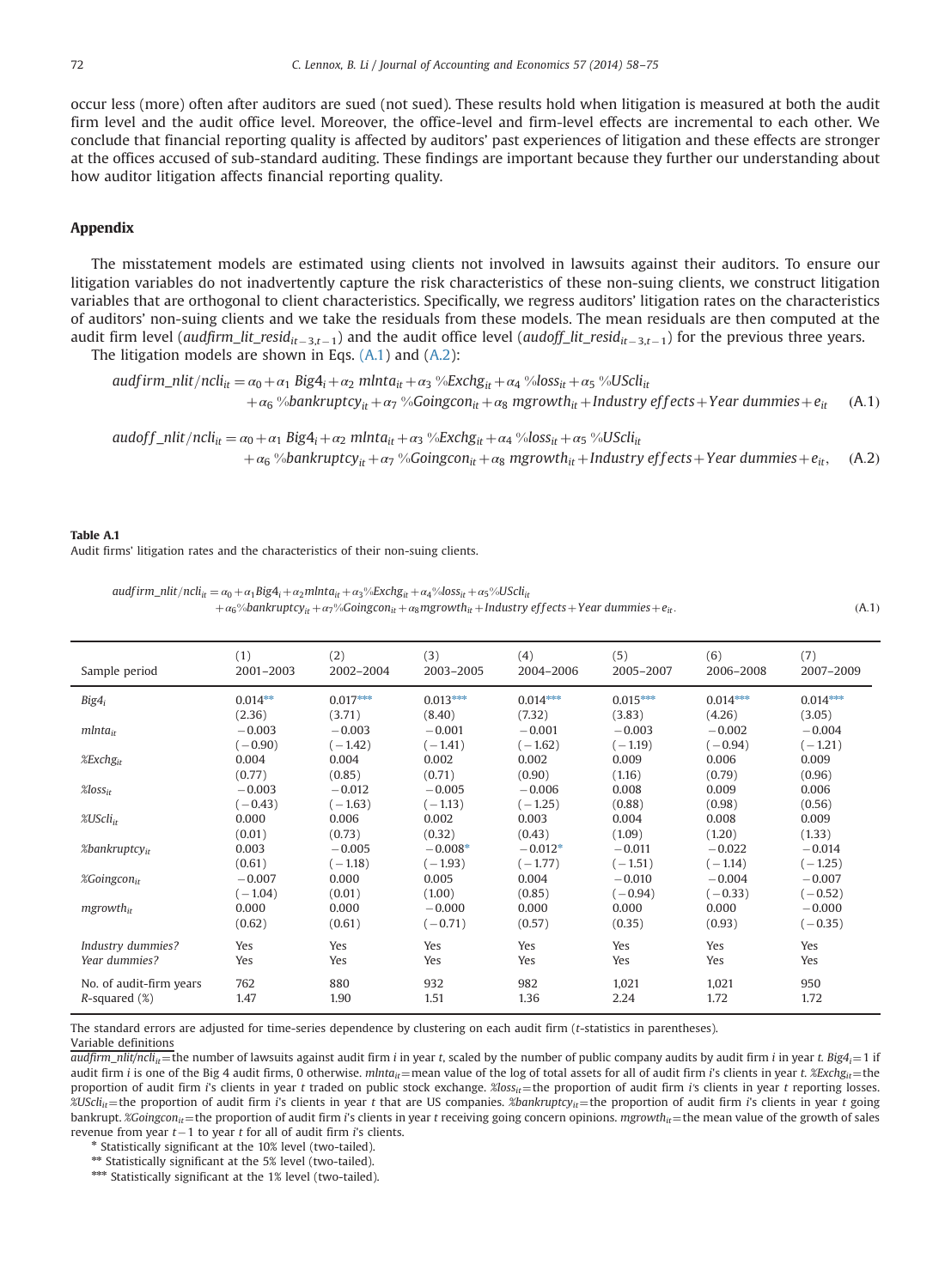#### <span id="page-15-0"></span>Table A.2

Audit offices' litigation rates and the characteristics of their non-suing clients.

audoff\_nlit/ncli<sub>it</sub> =  $\alpha_0 + \alpha_1 Big4_i + \alpha_2 mlnta_{it} + \alpha_3$ %Exchg<sub>it</sub> +  $\alpha_4$ %loss<sub>it</sub> +  $\alpha_5$ %UScli<sub>it</sub>  $+\alpha_6$ %bankruptcy<sub>it</sub>  $+\alpha_7$ %Goingcon<sub>it</sub>  $+\alpha_8$ mgrowth<sub>it</sub> + Industry effects + Year dummies +  $e_{it}$ . (A.2)

| Sample period                | (1)<br>2001-2003 | (2)<br>2002-2004 | (3)<br>2003-2005 | (4)<br>2004-2006 | (5)<br>2005-2007 | (6)<br>2006-2008 | (7)<br>2007-2009 |
|------------------------------|------------------|------------------|------------------|------------------|------------------|------------------|------------------|
| $Big4_i$                     | 0.003            | $0.006**$        | $0.008*$         | $0.015*$         | $0.027**$        | $0.024***$       | $0.021***$       |
|                              | (0.80)           | (2.06)           | (1.80)           | (1.88)           | (2.29)           | (2.06)           | (2.53)           |
| $mlnta_{it}$                 | $0.004***$       | 0.001            | 0.001            | 0.001            | 0.002            | 0.003            | $-0.000$         |
|                              | (2.71)           | (1.35)           | (0.49)           | (0.72)           | (0.48)           | (0.79)           | $(-0.01)$        |
| $%$ Exchg $_{it}$            | 0.000            | $-0.001$         | 0.001            | 0.003            | 0.005            | 0.004            | 0.009            |
|                              | (0.18)           | $(-0.20)$        | (0.15)           | (0.57)           | (0.80)           | (0.57)           | (1.61)           |
| $\chi$ loss $_{it}$          | 0.005            | $-0.006$         | $-0.006$         | 0.001            | 0.033            | 0.030            | 0.029            |
|                              | (0.72)           | $(-1.08)$        | $(-0.84)$        | (0.07)           | (1.12)           | (1.26)           | (1.35)           |
| %UScli <sub>it</sub>         | $-0.010$         | 0.002            | 0.003            | 0.001            | $-0.007$         | $-0.007$         | $-0.003$         |
|                              | $(-0.95)$        | (0.20)           | (0.33)           | (0.09)           | $(-0.65)$        | $(-0.59)$        | $(-0.36)$        |
| $%$ bankruptcy <sub>it</sub> | $-0.025*$        | $-0.012$         | $-0.005$         | 0.001            | $-0.034$         | $-0.071$         | $-0.001$         |
|                              | $(-1.69)$        | $(-1.58)$        | $(-0.58)$        | (0.04)           | $(-0.86)$        | $(-1.52)$        | $(-0.02)$        |
| $%Goingcon_{it}$             | 0.009            | $0.007**$        | 0.004            | 0.011            | 0.001            | 0.017            | 0.003            |
|                              | (1.30)           | (2.21)           | (1.05)           | (1.29)           | (0.16)           | (1.10)           | (0.26)           |
| $mgrowth_{it}$               | 0.001            | $-0.001**$       | $-0.000***$      | $-0.000$         | $-0.000$         | $-0.000$         | $-0.000$         |
|                              | (0.66)           | $(-2.15)$        | $(-2.27)$        | $(-0.25)$        | $(-0.75)$        | $(-0.31)$        | $(-1.29)$        |
| Industry dummies?            | Yes              | Yes              | Yes              | Yes              | Yes              | Yes              | Yes              |
| Year dummies?                | Yes              | Yes              | Yes              | Yes              | Yes              | Yes              | Yes              |
|                              |                  |                  |                  |                  |                  |                  |                  |
| No. of audit-office years    | 1,972            | 2,154            | 2,251            | 2,382            | 2,475            | 2,479            | 2,349            |
| $R$ -squared $(\%)$          | 2.68             | 1.80             | 1.49             | 0.80             | 1.65             | 1.79             | 2.12             |

The standard errors are adjusted for time-series dependence by clustering on each audit office (t-statistics in parentheses). Variable definitions

audoff\_nlit/ncli<sub>it</sub> = the number of lawsuits against audit office *i* in year t, scaled by the number of public company audits by audit office *i* in year t. Big4<sub>i</sub> = 1 if audit office i belongs to one of the Big 4 audit firms, 0 otherwise.  $mlnta_{it}$  = mean value of the log of total assets for all of audit office i's clients in year t.  $\mathcal{X}$ Exchg<sub>it</sub> = the proportion of audit office i's clients in year t traded on a public stock exchange.  $\mathcal{X}$ loss<sub>it</sub> = the proportion of audit office i's clients in year t reporting losses. %UScli<sub>it</sub> = the proportion of audit office i's clients in year t that are US companies. %bankruptcy<sub>it</sub> = the proportion of audit office i's clients in year t going bankrupt. %Goingcon<sub>it</sub>=the proportion of audit office i's clients in year t receiving going concern opinions. mgrowth<sub>it</sub>=the mean value of the growth of sales revenue from year  $t-1$  to year  $t$  for all of audit office i's clients.

\* Statistically significant at the 10% level (two-tailed).

\*\* Statistically significant at the 5% level (two-tailed).

\*\*\* Statistically significant at the 1% level (two-tailed).

The dependent variable in Eq.  $(A.1)$  (audfirm\_nlit/ncli<sub>it</sub>) equals the number of lawsuits against audit firm *i* in year *t*, scaled by the number of public company audits by audit firm i in year t. The dependent variable in Eq. (A.2) (audoff\_nlit/ncli<sub>it</sub>) is defined analogously at the audit office level.

Eqs. [\(A.1\)](#page-14-0) and (A.2) are estimated using seven three-year windows: 2001–2003, 2002–2004, 2003–2005, 2004–2006, 2005–2007, 2006–2008, 2007–2009.For example, positive residuals from the model estimated over the period 2001–2003 would imply an auditor in 2004 had experienced abnormally high litigation during the previous three years. Similarly, misstatements in 2005, 2006, 2007, 2008, 2009, and 2010 are predicted using values of *audfirm\_lit\_resid<sub>it-3,t-1</sub>* and  $\frac{1}{2}$ audoff\_lit\_resid<sub>it-3,t-1</sub>, which are obtained from estimating  $(A.1)$  $(A.1)$  and  $(A.2)$  for the period 2002-2004, 2003-2005, 2004-2006, 2005–2007, 2006–2008, and 2007–2009, respectively.

The independent variables in Eqs. [\(A.1\)](#page-14-0) and (A.2) capture the characteristics of auditors' non-suing clients. This makes our analysis different from prior studies examining the characteristics of companies involved in audit litigation [\(St. Pierre and](#page-17-0) [Anderson, 1984;](#page-17-0) [Palmrose, 1987](#page-16-0); [Lys and Watts, 1994](#page-16-0); [Carcello and Palmrose, 1994;](#page-16-0) [Pratt and Stice, 1994;](#page-17-0) [Dunbar et al., 1995](#page-16-0); [Bonner et al., 1998](#page-16-0); [Heninger, 2001\)](#page-16-0). In addition, Eqs. [\(A.1\)](#page-14-0) and (A.2) are estimated using the audit-firm-year (audit-officeyear) rather than the company-year as the unit of observation because the dependent variables are measured at the auditfirm level (audfirm\_nlit/ncli<sub>it</sub>) and the office level (audoff\_nlit/ncli<sub>it</sub>), respectively.

The Big4<sub>i</sub> indicator equals one if audit firm i (office i) is a Big 4 auditor, zero otherwise. The remaining variables control for client portfolio characteristics that could potentially be associated with an auditor's litigation rate. We control for client size and client growth using the mean value of the log of total assets for auditor i's clients in year t (mlnta<sub>it</sub>) and the mean growth in sales revenue ( $mgrowth_{it}$ ). We control for the percentage of auditor i's clients listed on a stock exchange ( $\&Exchg_{it}$ ) and the percentage that are US companies ( $\mathcal{E}UScli_{it}$ ). We control for the proportion of companies reporting losses ( $\mathcal{E}loss_{it}$ ), the proportion receiving going-concern opinions (%Goingcon<sub>it</sub>), and the proportion filing for bankruptcy (%bankruptcy<sub>it</sub>).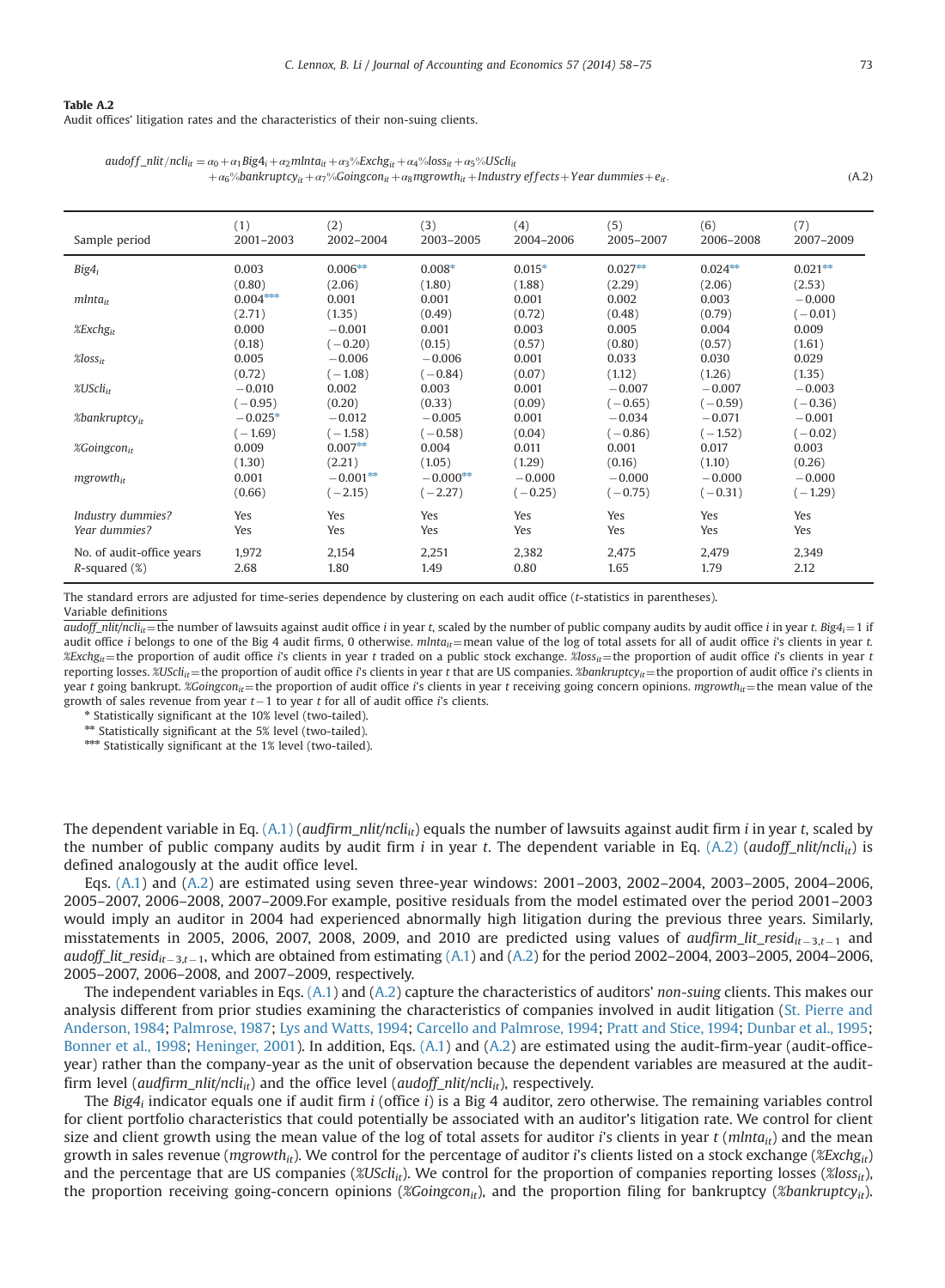<span id="page-16-0"></span>Finally, we control for industry effects (i.e., the proportion of auditor i's clients that belong to each industry sector) and we include indicator variables for each year.<sup>19</sup>

The firm-level results are reported in [Table A.1](#page-14-0) and the office-level results are reported in [Table A.2](#page-15-0). $^{20}$  The Big4<sub>i</sub> coefficients are generally positive and significant indicating that Big 4 auditors are sued more often than non-Big 4 auditors. This is consistent with the Big 4 attracting more lawsuits due to their deep pockets (Dye, 1993). Results for the client portfolio variables are generally insignificant. This suggests the observed litigation rates (audfirm\_nlit/ncli<sub>it</sub> and audoff\_nlit/ncli<sub>it</sub>) are not proxies for the riskiness of auditors' non-suing clients.

#### References

[Andenaes, J., 1966. The general preventive effects of punishment. University of Pennsylvania Law Review 114, 949](http://refhub.elsevier.com/S0165-4101(13)00059-1/sbref1)–983.

[Andersen Arthur, Coopers](http://refhub.elsevier.com/S0165-4101(13)00059-1/othref0005) [& Lybrand, Deloitte](http://refhub.elsevier.com/S0165-4101(13)00059-1/othref0005) & [Touche, Ernst & Young, KPMG Peat Marwick, Price Waterhouse, 1992. The Liability Crisis in the United](http://refhub.elsevier.com/S0165-4101(13)00059-1/othref0005) [States: Impact on the Accounting Profession \(06.08.92\).](http://refhub.elsevier.com/S0165-4101(13)00059-1/othref0005)

[Ball, R., Shivakumar, L., 2006. The role of accruals in asymmetrically timely gain and loss recognition. Journal of Accounting Research 44, 207](http://refhub.elsevier.com/S0165-4101(13)00059-1/sbref2)–242.

[Bedard, J.C., Johnstone, K.M., 2004. Earnings manipulation risk, corporate governance risk, and auditors](http://refhub.elsevier.com/S0165-4101(13)00059-1/sbref3)' planning and pricing decisions. Accounting Review [79, 277](http://refhub.elsevier.com/S0165-4101(13)00059-1/sbref3)–304.

[Blume, L.E., Bray, M.M., Easley, D., 1982. Introduction to the stability of rational expectations equilibrium. Journal of Economic Theory 26, 313](http://refhub.elsevier.com/S0165-4101(13)00059-1/sbref4)–317.

[Blume, L.E., Easley, D., 1982. Learning to be rational. Journal of Economic Theory 26, 340](http://refhub.elsevier.com/S0165-4101(13)00059-1/sbref5)–351.

[Bonner, S.E., Palmrose, Z.-V., Young, S., 1998. Fraud type and auditor litigation: an analysis of SEC accounting and auditing enforcement releases.](http://refhub.elsevier.com/S0165-4101(13)00059-1/sbref6) Accounting [Review 73, 503](http://refhub.elsevier.com/S0165-4101(13)00059-1/sbref6)–532.

[Canning, D., 1992. Average learning behavior in learning models. Journal of Economic Theory 57, 442](http://refhub.elsevier.com/S0165-4101(13)00059-1/sbref7)–472.

[Carcello, J.V., Palmrose, Z.-V., 1994. Auditor litigation and modified reporting on bankrupt clients. Journal of Accounting Research 32, 1](http://refhub.elsevier.com/S0165-4101(13)00059-1/sbref8)–30.

[Cheng, B., Srinivasan, S., Yu, G., 2013. Securities litigation risk for foreign companies listed in the US. Working paper.](http://refhub.elsevier.com/S0165-4101(13)00059-1/othref0010)

[Choi, J.H., Kim, C.F., Kim, J.B., Zang, Y., 2010. Audit office size, audit quality, and audit pricing. Auditing: A Journal of Practice and Theory 29, 73](http://refhub.elsevier.com/S0165-4101(13)00059-1/sbref9)–97. [Cloyd, C.B., Fredrickson, J.R., Hill, J.W., 1996. Motivating factors in lawsuits against independent auditors: experimental evidence on the importance of](http://refhub.elsevier.com/S0165-4101(13)00059-1/sbref10) [causality. Journal of Accounting and Public Policy 16, 185](http://refhub.elsevier.com/S0165-4101(13)00059-1/sbref10)–218.

[Cyert, R.M., DeGroot, M.H., 1974. Rational expectations and Bayesian analysis. Journal of Political Economy 82, 521](http://refhub.elsevier.com/S0165-4101(13)00059-1/sbref11)–536.

[Dechow, P.M., Sloan, R.G., Sweeney, A.P., 1995. Detecting earnings management. Accounting Review 70, 193](http://refhub.elsevier.com/S0165-4101(13)00059-1/sbref12)–225.

[Dechow, P., Ge, W., Schrand, C., 2010. Understanding earnings quality: a review of the proxies, their determinants and their consequences. Journal of](http://refhub.elsevier.com/S0165-4101(13)00059-1/sbref13) [Accounting and Economics 50, 344](http://refhub.elsevier.com/S0165-4101(13)00059-1/sbref13)–401.

[Dunbar, F.C., Juneja, V.M., Martin, D.N., 1995. Shareholder litigation: theory and evidence on deterrent value and merits. Working paper. National](http://refhub.elsevier.com/S0165-4101(13)00059-1/othref0015) Economic [Research Associates, Inc.](http://refhub.elsevier.com/S0165-4101(13)00059-1/othref0015)

[Dye, R., 1993. Auditing standards, legal liability, and auditor wealth. Journal of Political Economy 101, 887](http://refhub.elsevier.com/S0165-4101(13)00059-1/sbref14)–914.

[Ettredge, M., Scholz, S., Smith, K.R., Sun, L., 2010. How do restatements begin? Evidence of earnings management preceding restated financial reports.](http://refhub.elsevier.com/S0165-4101(13)00059-1/sbref15) [Journal of Business, Finance and Accounting 37, 332](http://refhub.elsevier.com/S0165-4101(13)00059-1/sbref15)–355.

[Feldman, M., 1987. An example of convergence to rational expectations with heterogeneous beliefs. International Economic Review 28, 635](http://refhub.elsevier.com/S0165-4101(13)00059-1/sbref16)–650.

[Francis, J.R., Michas, P.N., 2013. The contagion effect of low-quality audits. Accounting Review 88, 521](http://refhub.elsevier.com/S0165-4101(13)00059-1/sbref17)–552.

[Francis, J., LaFond, R., Olsson, P., Schipper, K., 2005. The market pricing of accruals quality. Journal of Accounting and Economics 39, 295](http://refhub.elsevier.com/S0165-4101(13)00059-1/sbref18)–327.

[Francis, J.R., Yu, M., 2009. Big 4 office size and audit quality. Accounting Review 84, 1521](http://refhub.elsevier.com/S0165-4101(13)00059-1/sbref19)–1553.

[Harsanyi, J.C., 1967. Games of incomplete information played by Bayesian players. Part I. Management Science 14, 159](http://refhub.elsevier.com/S0165-4101(13)00059-1/sbref20)–182.

[Heninger, W.G., 2001. The association between auditor litigation and abnormal accruals. Accounting Review 76, 111](http://refhub.elsevier.com/S0165-4101(13)00059-1/sbref21)–126.

[Hennes, K.M., Leone, A.J., Miller, B.P., 2008. The importance of distinguishing errors from irregularities in restatement research: the case of restatements](http://refhub.elsevier.com/S0165-4101(13)00059-1/sbref22) [and CEO/CFO turnover. Accounting Review 83, 1487](http://refhub.elsevier.com/S0165-4101(13)00059-1/sbref22)–1519.

[Hillegeist, S.A., 1999. Financial reporting and auditing under alternative damage apportionment rules. Accounting Review 74, 347](http://refhub.elsevier.com/S0165-4101(13)00059-1/sbref23)–369.

[Johnson, M.F., Nelson, K.K., Pritchard, A.C., 2007. Do the merits matter more? The impact of the private securities litigation reform act. Journal of](http://refhub.elsevier.com/S0165-4101(13)00059-1/sbref24) Law, [Economics, and Organization 23, 627](http://refhub.elsevier.com/S0165-4101(13)00059-1/sbref24)–652.

[Jones, J., 1991. Earnings management during import relief investigations. Journal of Accounting Research 29, 193](http://refhub.elsevier.com/S0165-4101(13)00059-1/sbref25)–228.

[Kaplan, S., Williams, D., 2013. Do going concern audit reports protect auditors from litigation? A simultaneous equations approach. Accounting Review 88,](http://refhub.elsevier.com/S0165-4101(13)00059-1/sbref26) 199–[232.](http://refhub.elsevier.com/S0165-4101(13)00059-1/sbref26)

[Kellogg, R.L., 1984. Accounting activities, securities prices and class action lawsuits. Journal of Accounting and Economics 6, 185](http://refhub.elsevier.com/S0165-4101(13)00059-1/sbref27)–204.

[Kihlstrom, R.E., Mirman, L.J., 1975. Information and market equilibrium. Bell Journal of Economics 6, 357](http://refhub.elsevier.com/S0165-4101(13)00059-1/sbref28)–376. [Kinney, W., Martin, R.D., 1994. Does auditing reduce bias in financial reporting? A review of audit-related adjustment studies. Auditing: A Journal](http://refhub.elsevier.com/S0165-4101(13)00059-1/sbref29) of

[Practice and Theory 13, 151](http://refhub.elsevier.com/S0165-4101(13)00059-1/sbref29)–156.

[Kinney, W., McDaniel, L., 1989. Characteristics of firms correcting previously reported quarterly earnings. Journal of Accounting and Economics 11,](http://refhub.elsevier.com/S0165-4101(13)00059-1/sbref30) 71–[93.](http://refhub.elsevier.com/S0165-4101(13)00059-1/sbref30)

[Kinney, W., Palmrose, Z.V., Scholz, S., 2004. Auditor independence, non-audit services, and restatements: was the US government right? Journal of](http://refhub.elsevier.com/S0165-4101(13)00059-1/sbref31) [Accounting Research 42, 561](http://refhub.elsevier.com/S0165-4101(13)00059-1/sbref31)–588.

[Krishnan, J., Krishnan, J., 1997. Litigation risk and auditor resignations. Accounting Review 72, 539](http://refhub.elsevier.com/S0165-4101(13)00059-1/sbref32)–560.

[Lys, T., Watts, R.L., 1994. Lawsuits against auditors. Journal of Accounting Research 32, 65](http://refhub.elsevier.com/S0165-4101(13)00059-1/sbref33)–93.

[Muth, J.F., 1961. Rational expectations and the theory of price movements. Econometrica 29, 315](http://refhub.elsevier.com/S0165-4101(13)00059-1/sbref34)–335.

[Palmrose, Z.-V., 1987. Litigation and independent auditors: the role of business failures and management fraud. Auditing: A Journal of Practice and](http://refhub.elsevier.com/S0165-4101(13)00059-1/sbref35) Theory [6, 90](http://refhub.elsevier.com/S0165-4101(13)00059-1/sbref35)–103.

[Palmrose, Z.-V., 1988. An analysis of auditor litigation and audit service quality. Accounting Review 63, 55](http://refhub.elsevier.com/S0165-4101(13)00059-1/sbref36)–73.

[Palmrose, Z.-V., 1997. Audit litigation research: do the merits matter? An assessment and directions for future research. Journal of Accounting and](http://refhub.elsevier.com/S0165-4101(13)00059-1/sbref37) Public [Policy 16, 355](http://refhub.elsevier.com/S0165-4101(13)00059-1/sbref37)–378.

[Palmrose, Z.-V., Scholz, S., 2004. The circumstances and legal consequences of non-GAAP reporting: evidence from restatements. Contemporary Accounting](http://refhub.elsevier.com/S0165-4101(13)00059-1/sbref38) [Research 21, 139](http://refhub.elsevier.com/S0165-4101(13)00059-1/sbref38)–180.

[Palmrose, Z.-V., Richardson, V.J., Scholz, S., 2004. Determinants of market reactions to restatement announcements. Journal of Accounting and Economics](http://refhub.elsevier.com/S0165-4101(13)00059-1/sbref39) [37, 59](http://refhub.elsevier.com/S0165-4101(13)00059-1/sbref39)–89.

[Povel, P., Singh, R., Winton, A., 2007. Booms, busts, and fraud. Review of Financial Studies 20, 1219](http://refhub.elsevier.com/S0165-4101(13)00059-1/sbref40)–1254.

 $20$  In [Table A1](#page-14-0) the dependent variable is measured using SEC lawsuits in which the audit offices can be identified. However, we obtain very similar results if the dependent variable is measured using both SEC and non-SEC lawsuits.

<sup>&</sup>lt;sup>19</sup> The inferences remain unchanged if we include in Eqs.  $(A.1)$  $(A.1)$  and  $(A.2)$  $(A.2)$  the proportion of auditor *i*'s clients that issue misstated accounts.